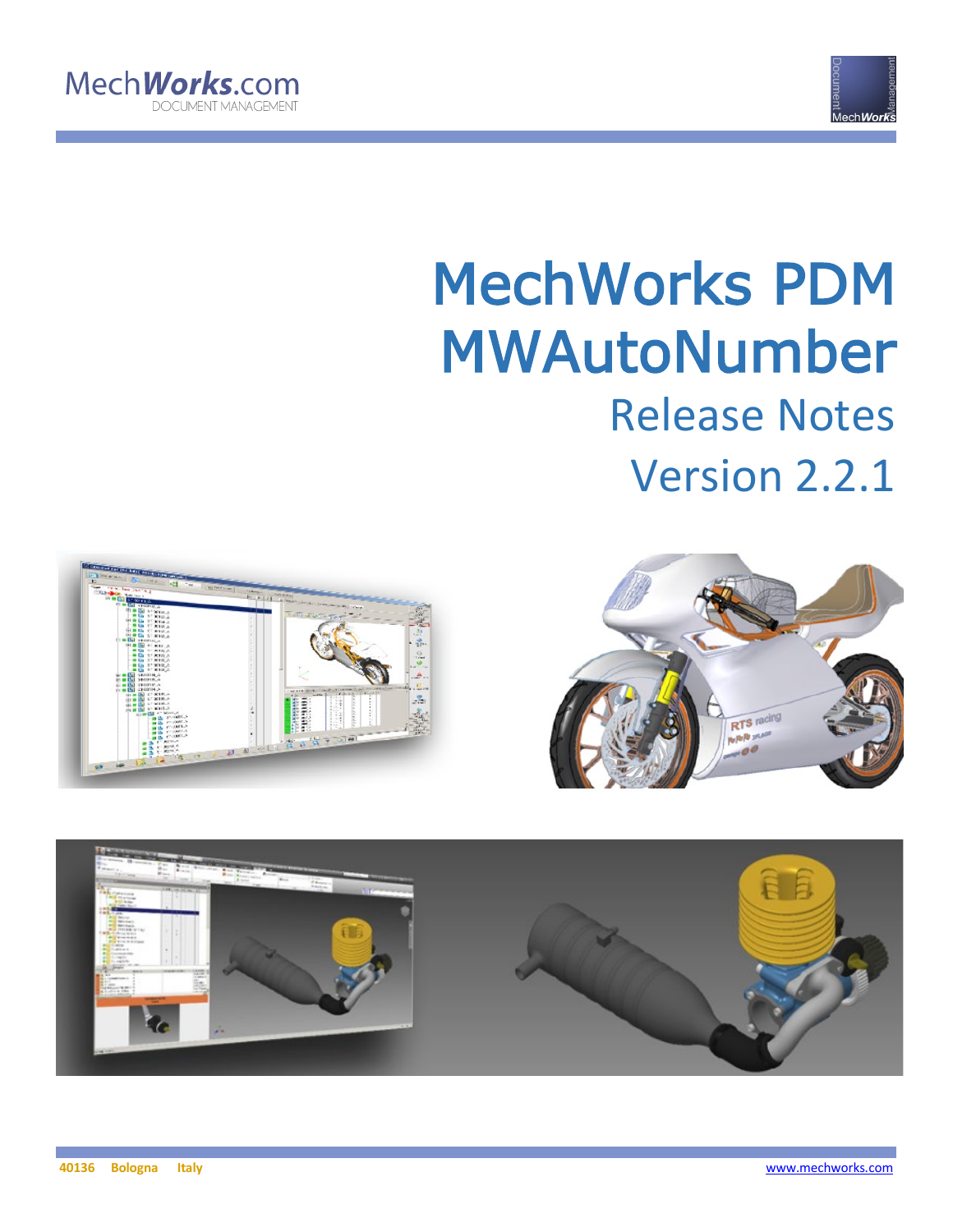### **2.2.1**

Bug Fixes (2.2.1)

• The example folder when using the "Use Category Maker Folder Path" option has been updated to start with the true root folder of the Category Wizard.

#### Enhancements (2.2.1)

• New Configuration Option: "ID Matches Initial Configuration Name":

|                                                 |                                            | AutoNumber Categories <b>Configurations</b> Rename Misc |  |  |  |  |  |
|-------------------------------------------------|--------------------------------------------|---------------------------------------------------------|--|--|--|--|--|
| ID (Within Database Record)                     |                                            |                                                         |  |  |  |  |  |
| ◯ Unique ID (Next AutoNumber)                   |                                            |                                                         |  |  |  |  |  |
|                                                 | ◯ ID from File Name and Configuration Name |                                                         |  |  |  |  |  |
|                                                 |                                            | Preview: PartNumber-ConfigName                          |  |  |  |  |  |
| Prefix                                          |                                            |                                                         |  |  |  |  |  |
| Suffix                                          |                                            |                                                         |  |  |  |  |  |
| Default Configuration Assigned Just Part Number |                                            |                                                         |  |  |  |  |  |
|                                                 |                                            | ID Matches Initial Configuration Name                   |  |  |  |  |  |

NOTE: This option is ONLY available to use in conjunction with the Folder Match => "Prompt User For Path" option. (Other Folder Match options would too often allow the possibility of duplicate IDs, especially for the initial configuration, which is often "default".)

If selected, the database ID will be assigned the exact value of the original configuration's name in the CAD file.

#### Behavior Changes (2.2.1)

• The installer has been overhauled. This improves performance, and also allows better analysis of the DataEntr\_PreEvent.LST and DataEntr\_PostEvent.LST files (to understand if they are customized or not).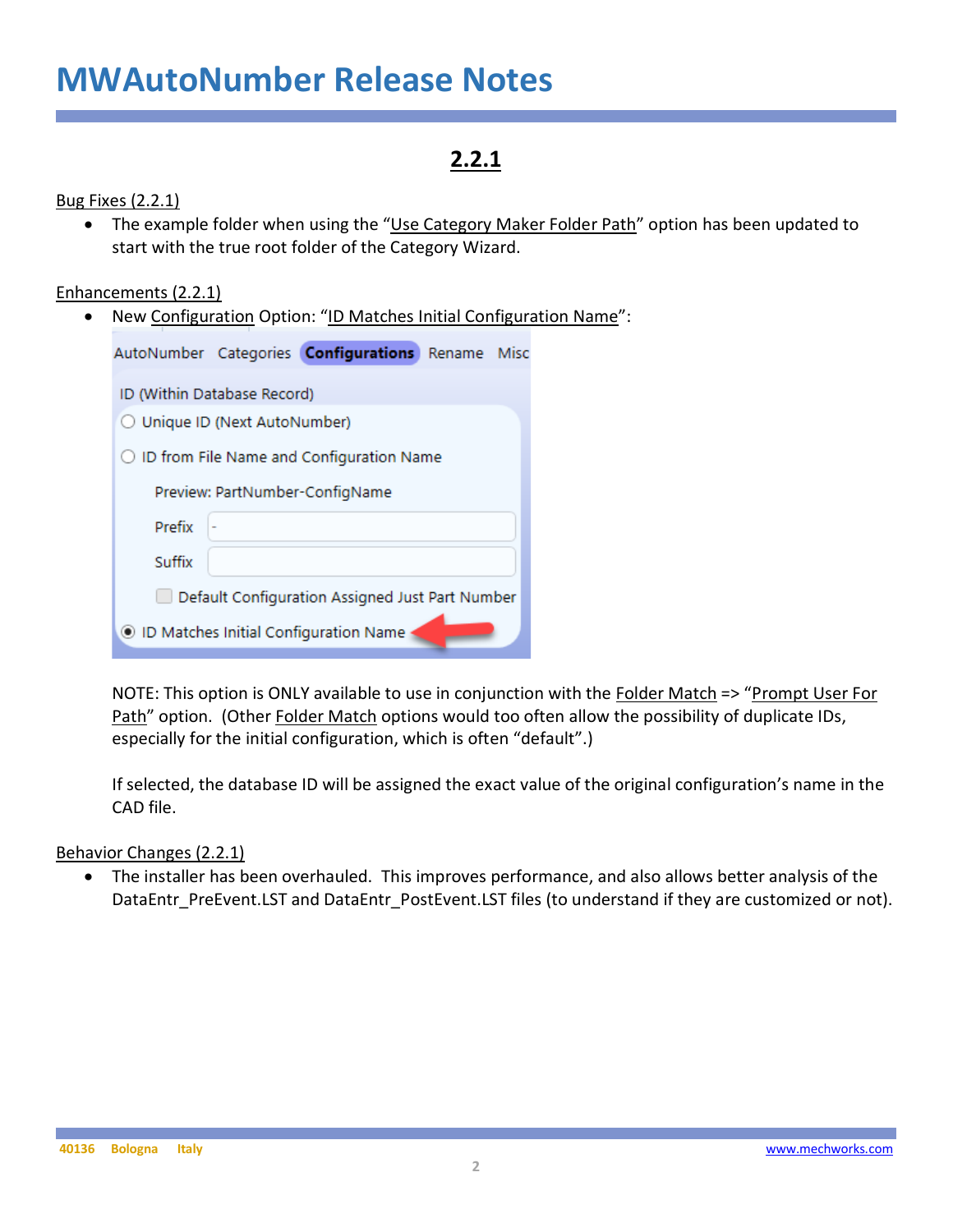### **2.1.0**

#### Bug Fixes (2.1.0)

- Bug Fix: When moving a format into a non-linked binder, the "Linked Number" option for the binder was not updating. This could cause the "Linked Number" option to be wrong if the option to change it to a linked binder was enabled before the [Options] dialog was reloaded.
- Bug Fix: When using the [Formats]  $\Leftrightarrow$  (AutoNumber)  $\Leftrightarrow$  Folder Match  $\Leftrightarrow$  "Match AutoNumber" option, the drop-down list for the "Folder Format" option was not always updating correctly or right away when modifying the "AutoNumber Format" option.
- Bug Fix: When using 32-bit Standalone with AutoCAD Mechanical, users were sometimes getting an error "variable uses an automation type not supported in vbscript"
- Bug Fix: When using the [Formats]  $\Leftrightarrow$  (AutoNumber)  $\Leftrightarrow$  Folder Match  $\Leftrightarrow$  "Match AutoNumber" or "File Count in Folder and Match AutoNumber" options, the subfolder was assigned based on the previous number (the current number minus one).
- Bug Fix: When applying changes to a single format, the [Save All] button was disabled, even if there were other formats with changes yet to be applied.
- Bug Fix: When displaying the [Category Wizard] before the [Format List] and automatically selecting a format based on the linked categories (causing the [Format List] to never be displayed), the option to "Use Canceled Numbers" was not working.
- Bug Fix: When using the "Allow Number Change" option in conjunction with the [Formats]  $\Leftrightarrow$  (AutoNumber)  $\Leftrightarrow$ Folder Match  $\Leftrightarrow$  "Match AutoNumber" or "File Count in Folder and Match AutoNumber" options, it is only supported to use the "Description Only" setting (because the generated AutoNumber also drives the folder). However, when enabling the "Allow Number Change" option with one these folder options enabled, the "Both" and "Number Only" settings were able to be chosen. Also, when the [Options Dialog] was then closed and reloaded, the combo box was disabled (this is correct, because users should not be able to select anything except "Description Only") but not set to "Description Only" (incorrect). The correct behavior has been enacted: the "Allow Number Change" combo box is only enabled if the "Allow Number Change" option is enabled AND the [Formats]  $\Leftrightarrow$  (AutoNumber)  $\Leftrightarrow$  Folder Match option is "File Count in Folder" or "Match MechWorks PDM Project Tree" or "Use Category Maker Folder Path". If "Match AutoNumber" or "File Count in Folder and Match AutoNumber" is selected, then the "Allow Number Change" combo box is disabled and only the "Description Only" setting is allowed.
- Bug Fix: If there were many formats with the same "AutoNumber Format" value, the warning dialog (which displays when closing the [Options Dialog]) was being cut off at the bottom.
- Bug Fix: When selecting a format for the first time after opening the [Options Dialog], all binders were expanded.
- Bug Fix: Sometimes, after selecting the (Global Options) tab (in the [Options Dialog]), if the user then selected the [Formats] tab, the format's options would not load.

Behavior Changes (2.1.0)

- Behavior Change: MWAutoNumber now always installs a compatible version of the DataEntr.LIB
- Behavior Change: When the [Formats]  $\Leftrightarrow$  (AutoNumber)  $\Leftrightarrow$  Folder Match  $\Leftrightarrow$  "Prompt User For Path" option is used with the "Use Generic File Name" option, the [Save File] dialog now uses the original file name as the default file name when registering a generic document.
- Behavior Change: When using the [Formats]  $\Leftrightarrow$  (AutoNumber)  $\Leftrightarrow$  Folder Match  $\Leftrightarrow$  "Match AutoNumber" option, the items in the drop-down list for the "Folder Format" option now have quotes around the literal string of the format. This was due to issues occurring when the letter E was placed right before the number portion in the format. (Without quotes, the letter E signifies to the API to format the number in scientific format.)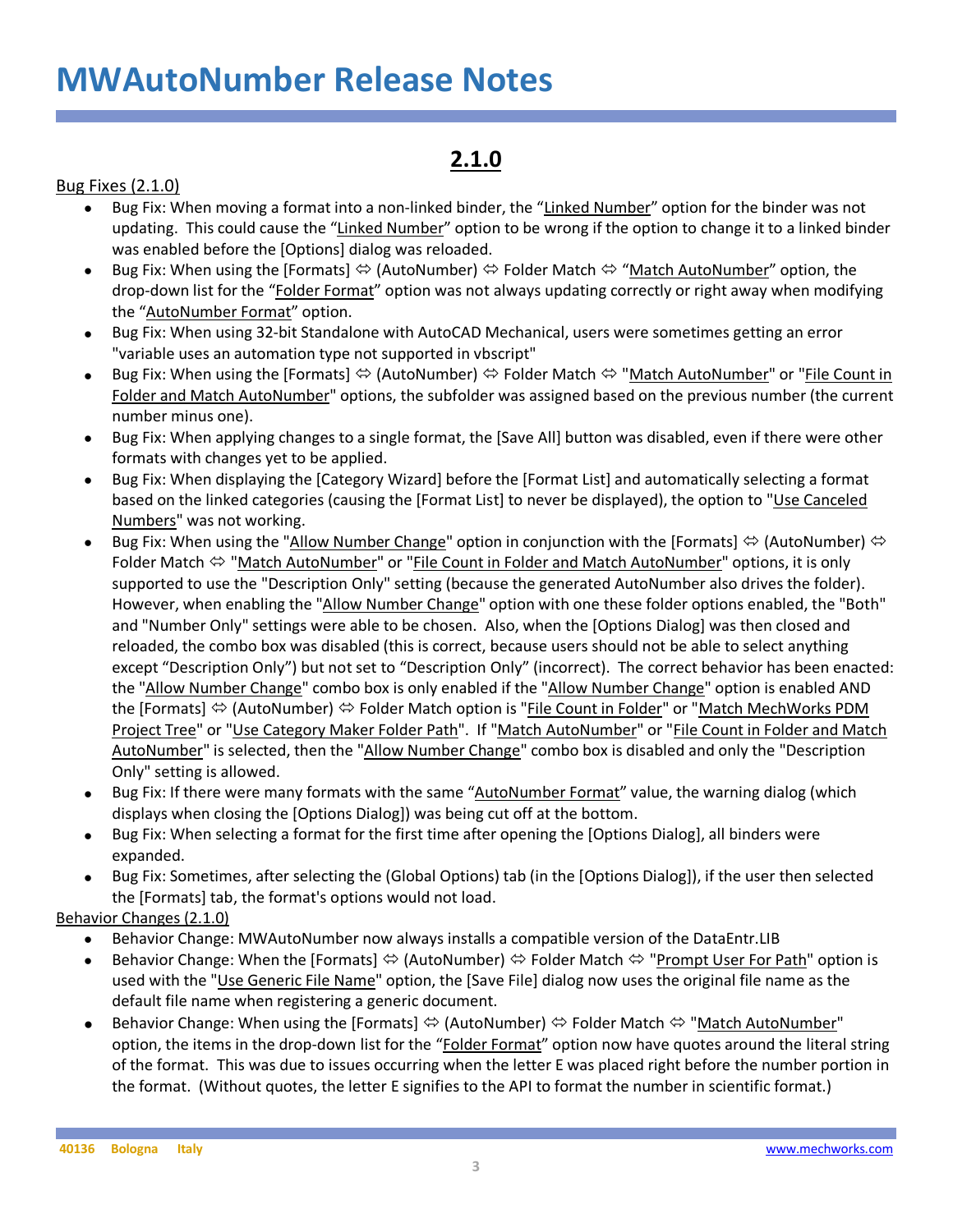### **2.0.0**

#### Enhancements (2.0.0)

• There are new Drawings options in the **Global Options** tab:

| <b>Global Options</b>                                 |                                                        |
|-------------------------------------------------------|--------------------------------------------------------|
|                                                       |                                                        |
|                                                       |                                                        |
| Always Show Format List Before Category Wizard        |                                                        |
| Default Root Folder: Z:\Vault\                        |                                                        |
|                                                       |                                                        |
| Drawings (When Saving or Renaming):                   |                                                        |
| Always Show Format List (Except When Replacing a DWG) |                                                        |
| Always Get Drawing Part Number From Component         |                                                        |
| Get Part Number From                                  | <b>Suffix Options</b>                                  |
| © Component's ID                                      | Separator Character(s)                                 |
| Component's File Name                                 |                                                        |
| Prompt the User                                       | Add A Suffix Beginning With The:                       |
|                                                       | $\bigcirc$ First Drawing $\circledcirc$ Second Drawing |
| Example (First Drawing): ENG_051885.SLDDRW            |                                                        |
| Example (Second Drawing): ENG_051885-01.SLDDRW        |                                                        |

In addition, the **Drawings** options for each format have been updated similarly:

| AutoNumber Categories Configurations Drawings Rename Misc |                                  |  |  |  |  |  |  |  |  |
|-----------------------------------------------------------|----------------------------------|--|--|--|--|--|--|--|--|
| Drawings Are Assigned Next Part Number In Series          |                                  |  |  |  |  |  |  |  |  |
| ● Drawings Part Numbers Are Generated From Main Component |                                  |  |  |  |  |  |  |  |  |
| Get Part Number From                                      | <b>Suffix Options</b>            |  |  |  |  |  |  |  |  |
| © Component's ID                                          | Separator Character(s)           |  |  |  |  |  |  |  |  |
| Component's File Name                                     |                                  |  |  |  |  |  |  |  |  |
| Prompt the User                                           | Add A Suffix Beginning With The: |  |  |  |  |  |  |  |  |
|                                                           | First Drawing @ Second Drawing   |  |  |  |  |  |  |  |  |
|                                                           |                                  |  |  |  |  |  |  |  |  |
|                                                           |                                  |  |  |  |  |  |  |  |  |
|                                                           |                                  |  |  |  |  |  |  |  |  |
| Example (First Drawing): ENG_052738.SLDDRW                |                                  |  |  |  |  |  |  |  |  |
| Example (Second Drawing): ENG 052738-01.SLDDRW            |                                  |  |  |  |  |  |  |  |  |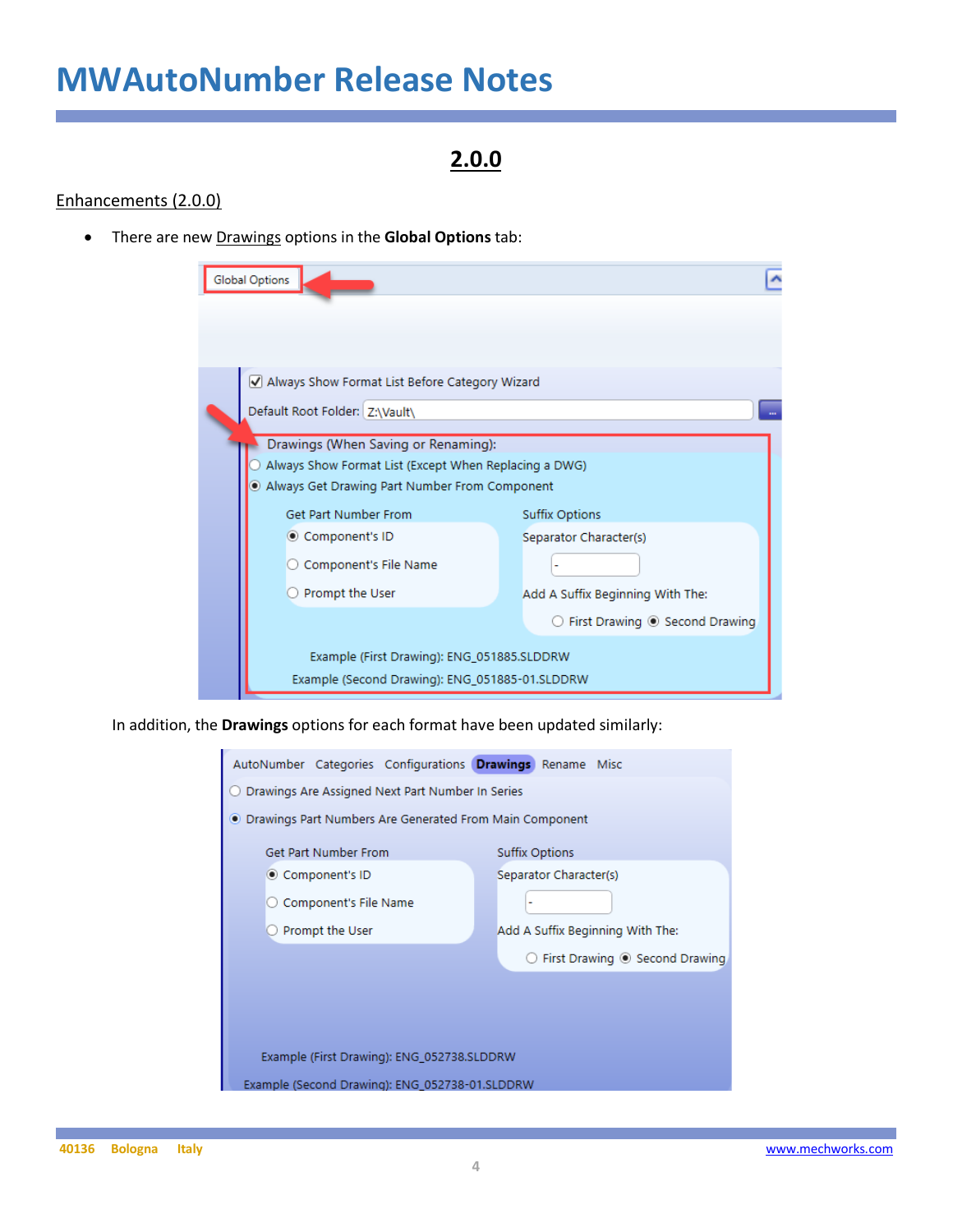#### **[GLOBAL DRAWING OPTIONS]**

Drawings (When Saving or Renaming):

- O Always Show Format List (Except When Replacing a DWG)
- Always Get Drawing Part Number From Component

If the Global Option "Always Show Format List When Saving a Drawing (Except When Replacing a DWG)" is activated, then the format list is always displayed when *registering* or *renaming* a drawing, and the part number assigned to the drawing will depend on the selected format's options. (The exception is when the model was saved using a "Replace DWG" type format. In this case, the user will be prompted to replace the DWG instead.) On the other hand, if the Global Option "Always Get Drawing Part Number From Component" is activated, then the format list is *never* displayed when *registering* or *renaming* a drawing (of a model), as the primary model's value is used to automatically generate the drawing's part number.

If the Global Option "Always Get Drawing Part Number From Component" is activated, then several sub options will be available:

|  | Always Get Drawing Part Number From Component |                                  |  |  |  |  |  |  |  |  |
|--|-----------------------------------------------|----------------------------------|--|--|--|--|--|--|--|--|
|  | <b>Suffix Options</b>                         |                                  |  |  |  |  |  |  |  |  |
|  | © Component's ID                              | Separator Character(s)           |  |  |  |  |  |  |  |  |
|  | ○ Component's File Name                       | ۰                                |  |  |  |  |  |  |  |  |
|  | Prompt the User                               | Add A Suffix Beginning With The: |  |  |  |  |  |  |  |  |
|  |                                               | ○ First Drawing ◉ Second Drawing |  |  |  |  |  |  |  |  |

The first option, "Get Part Number From", controls whether the drawing's part number is driven from the component's ID or File Name. This option can be especially useful if the MechWorks PDM environment is saving configurations as distinct records. For example, if the following part file exists with three configurations:

> • ENG\_051867.SLDPRT o ENG\_051867-001 o ENG\_051867-002 o ENG\_051867-003

If the user creates a drawing of ENG\_051867-001, the setting of this option will control if the drawing is named ENG\_051867-001.SLDDRW ("Get Part Number From -> Component's ID") or ENG\_051867.SLDDRW ("Get Part Number From -> Component's File Name").

If "Get Part Number From -> Prompt the User" is selected, then the user will be prompted with the choice when they save the drawing:

| Select Part Number                                       |        | × |
|----------------------------------------------------------|--------|---|
| Please select one                                        |        |   |
| G Get Part Number from Component's ID: ENG_051867-001    |        |   |
| G Get Part Number from Component's File Name: ENG_051867 |        |   |
|                                                          |        |   |
|                                                          |        |   |
|                                                          |        |   |
| OK                                                       | Cancel |   |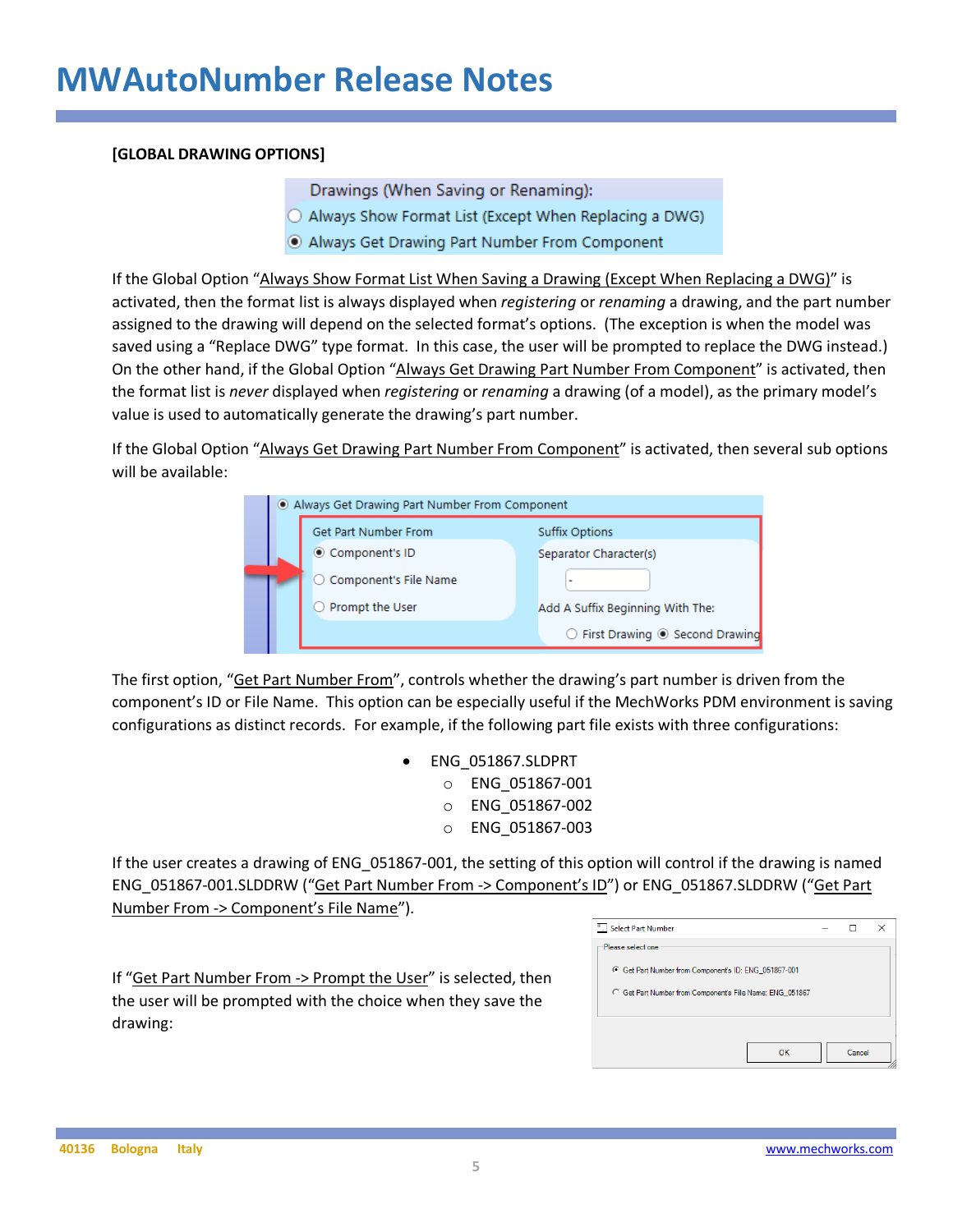Although the "Get Part Number From" option might be most useful in environments saving configurations as distinct records, it could also be useful in environments using a custom post-script to control the ID and File Name slightly differently from each other.

The second set of options, "Suffix Options", controls the suffix in the Drawing's file name, especially in the case of multiple Drawings.

The "Separator Character(s)" option controls the character or characters separating the main Drawing's part number with the Drawing's suffix (which is always a 2-digit counter). The "Add a Suffix Beginning With The:" option controls if the suffix is added beginning with the first Drawing or the second Drawing.

For example, if the "Suffix Character(s)" option is set to "-", and the "Add a Suffix Beginning With The" option is set to "Second Drawing", then Drawing part numbers would be assigned something like this:



On the other hand, if the "Suffix Character(s)" option is set to "\_D", and the "Add a Suffix Beginning With The" option is set to "First Drawing", then Drawing part numbers will be assigned something like this:



Drawings (When Saving or Renaming):

- Always Show Format List (Except When Replacing a DWG)<br>• Always Get Drawing Part Number From Component
- 

If the Global Option "Always Show Format List When Saving A Drawing (Except When Replacing a DWG)" is activated, then the [Format List] will always be displayed when registering or renaming a drawing, and the drawing's part number and suffix will be controlled by the selected Format's [Drawings] options (see next page).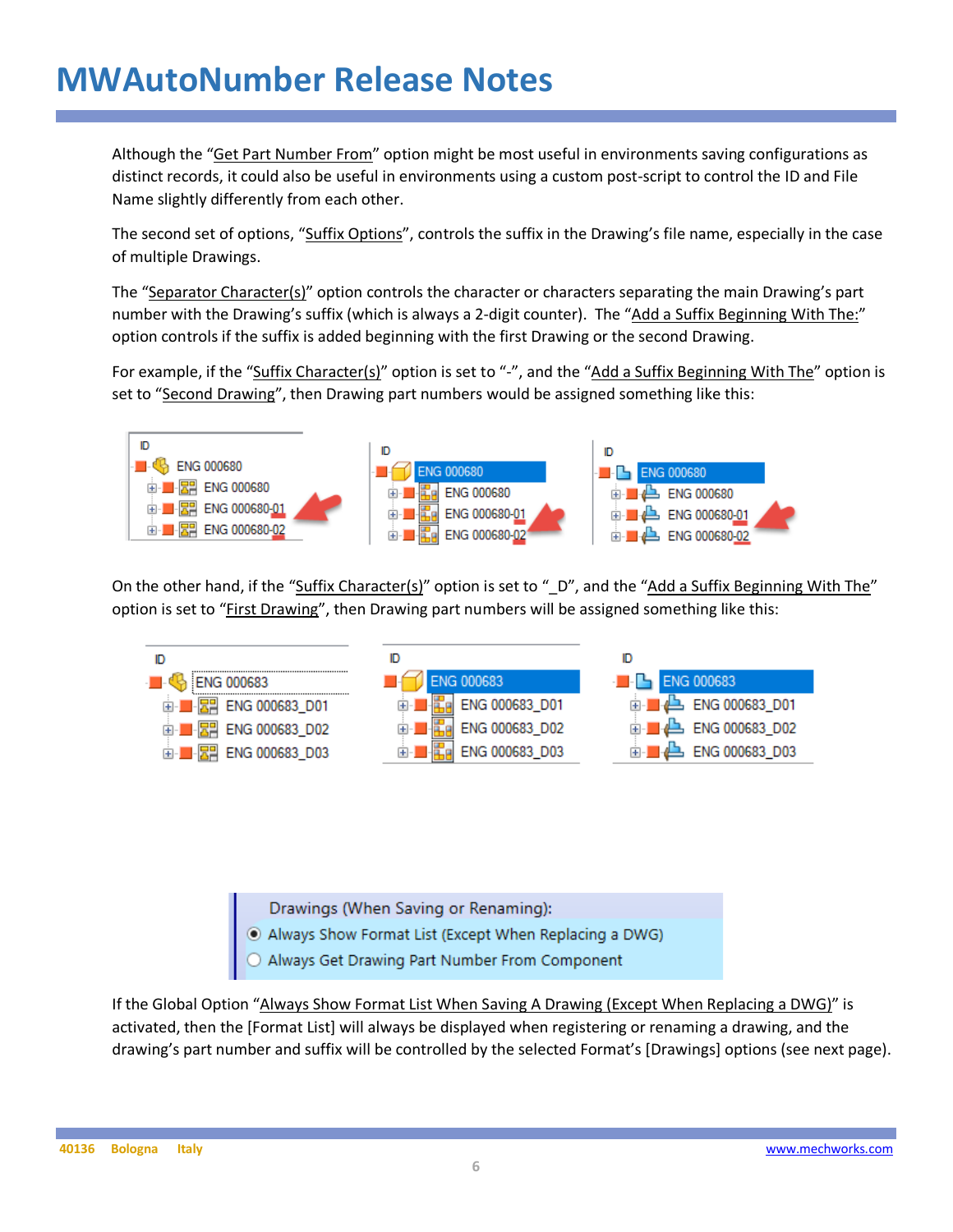#### **[Format Specific Drawing Options]**

If the Global Option "Always Show Format List When Saving A Drawing" is activated, then each Format will have a [Drawings] tab, which allows for additional controls for the Drawing's part number (differently for each Format):

| AutoNumber Categories Configurations Drawings Rename Misc |  |                       |                        |                                                    |  |  |  |  |  |
|-----------------------------------------------------------|--|-----------------------|------------------------|----------------------------------------------------|--|--|--|--|--|
| Drawings Are Assigned Next Part Number In Series          |  |                       |                        |                                                    |  |  |  |  |  |
| • Drawings Part Numbers Are Generated From Main Component |  |                       |                        |                                                    |  |  |  |  |  |
| Get Part Number From                                      |  | <b>Suffix Options</b> |                        |                                                    |  |  |  |  |  |
| ◎ Component's ID                                          |  |                       | Separator Character(s) |                                                    |  |  |  |  |  |
| ○ Component's File Name                                   |  |                       |                        |                                                    |  |  |  |  |  |
| Prompt the User                                           |  |                       |                        | Add A Suffix Beginning With The:                   |  |  |  |  |  |
|                                                           |  |                       |                        | $\bigcirc$ First Drawing $\bigcirc$ Second Drawing |  |  |  |  |  |
|                                                           |  |                       |                        |                                                    |  |  |  |  |  |
|                                                           |  |                       |                        |                                                    |  |  |  |  |  |
|                                                           |  |                       |                        |                                                    |  |  |  |  |  |
| Example (First Drawing): ENG_052738.SLDDRW                |  |                       |                        |                                                    |  |  |  |  |  |
| Example (Second Drawing): ENG 052738-01.SLDDRW            |  |                       |                        |                                                    |  |  |  |  |  |

If the "Drawings Are Assigned Next Part Number In Series" option is activated, then the Drawings will get the next part number in the Format's series. For example, the following figures represent the results from the appropriate CAD application:



On the other hand, If the Format Option "Drawing Part Numbers Are Generated From Main Component" is activated, then several sub options will be available:

| • Drawings Part Numbers Are Generated From Main Component |                                  |
|-----------------------------------------------------------|----------------------------------|
| Get Part Number From                                      | <b>Suffix Options</b>            |
| Component's ID                                            | Separator Character(s)           |
| ○ Component's File Name                                   |                                  |
| Prompt the User                                           | Add A Suffix Beginning With The: |
|                                                           | ○ First Drawing ◉ Second Drawing |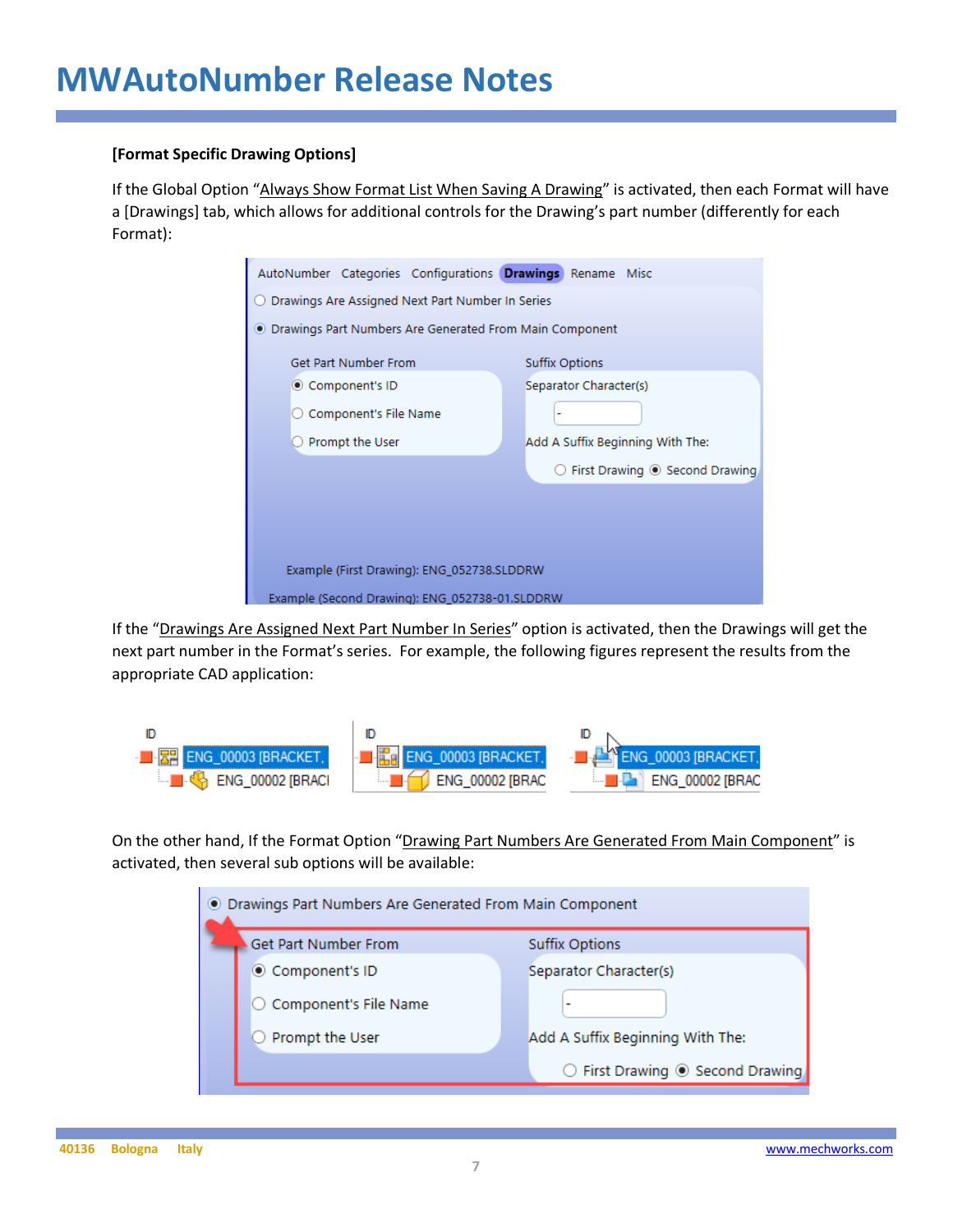The first option, "Get Part Number From", controls whether the Drawing's part number is driven from the component's ID vs. its File Name. This option can be especially useful if MechWorks PDM is configured to save configurations as distinct records. For example, if the following part file exists with three managed configuration records:

- ENG\_051867.SLDPRT
	- o ENG\_051867-001
	- o ENG\_051867-002

If the user creates a Drawing of ENG\_051867-001, the setting of this option will control if the Drawing is named ENG\_051867-001.SLDDRW ("Get Part Number From -> Component's ID") or ENG\_051867.SLDDRW ("Get Part Number From -> Component's File Name").

If "Get Part Number From -> Prompt the User" is selected, then the user will be prompted with the choice when they save the Drawing:

| Select Part Number                                       |    |        | × |
|----------------------------------------------------------|----|--------|---|
| Please selectione                                        |    |        |   |
| G Get Part Number from Component's ID: ENG_051867-001    |    |        |   |
| C Get Part Number from Component's File Name: ENG_051867 |    |        |   |
|                                                          |    |        |   |
|                                                          | OK | Cancel |   |

Although the "Get Part Number From" option might be most useful within environments saving configurations as distinct records, it could also be useful within environments using a custom post-script to control the ID and File Name slightly differently from each other.

The second set of options, "Suffix Options", controls the suffix within the Drawing's ID and File Name, especially in the case of multiple Drawings.

The "Separator Character(s)" option controls the character or characters separating the main Drawing's part number with the Drawing's suffix (which is always a 2-digit counter). The "Add a Suffix Beginning With The:" option controls if the suffix is added beginning with the first Drawing or the second Drawing.

For example, if the "Suffix Character(s)" option is set to "-", and the "Add a Suffix Beginning With The" option is set to "Second Drawing", then Drawings part numbers would be assigned something like this:



On the other hand, if the "Suffix Character(s)" option is set to "\_D", and the "Add a Suffix Beginning With The" option is set to "First Drawing", then Drawings part numbers would be assigned something like this:

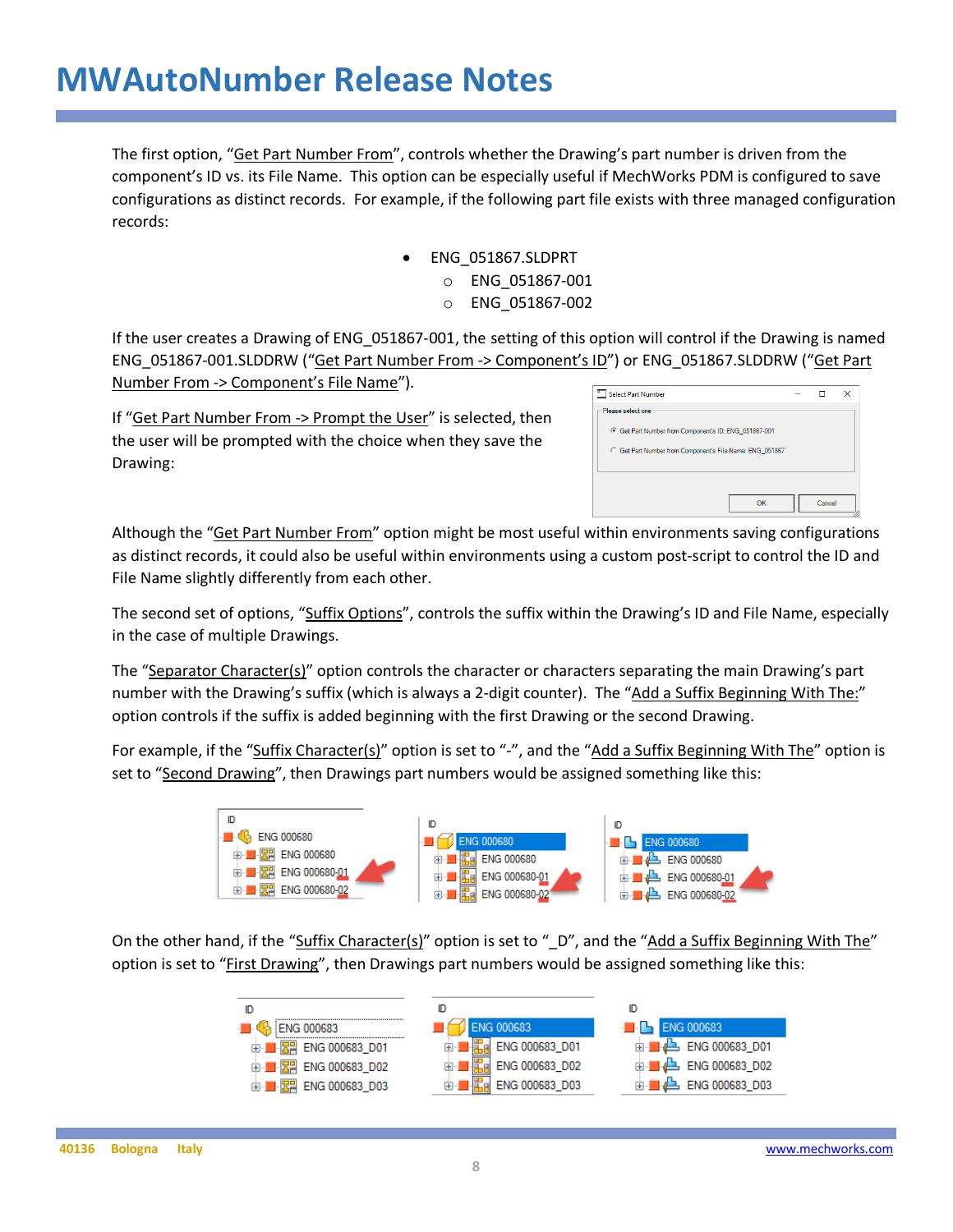| $\bullet$ |               |                               | The [Configurations] tab has been enhanced to include more options: |  |                                  |
|-----------|---------------|-------------------------------|---------------------------------------------------------------------|--|----------------------------------|
|           |               |                               | AutoNumber Categories <b>Configurations</b> Drawings Rename Misc    |  |                                  |
|           |               | ID (Within Database Record)   |                                                                     |  | Configuration Name (Within File) |
|           |               | ○ Unique ID (Next AutoNumber) |                                                                     |  | • Rename to Match ID             |
|           |               |                               | ID from File Name and Configuration Name                            |  | Do Not Rename                    |
|           |               |                               | Preview: PartNumber-ConfigName                                      |  |                                  |
|           | <b>Prefix</b> |                               |                                                                     |  |                                  |
|           | Suffix        |                               |                                                                     |  |                                  |
|           |               |                               | Default Configuration Assigned Just Part Number                     |  |                                  |
|           |               |                               |                                                                     |  |                                  |

On the left side, the Administrator can control how the "ID (Within the Database Record)" is controlled. On the right side, the Administrator can control (*separately now)*, if the "Configuration Name (Within the File)" is renamed to match the ID in the database.

For example, if there is a model with three configurations:

| Part3 Configuration(s) (001) |  |  |                                                                                                                     |  |  |  |  |
|------------------------------|--|--|---------------------------------------------------------------------------------------------------------------------|--|--|--|--|
|                              |  |  |                                                                                                                     |  |  |  |  |
|                              |  |  |                                                                                                                     |  |  |  |  |
|                              |  |  |                                                                                                                     |  |  |  |  |
|                              |  |  | $\approx$ 001 [ Part3 ]<br>$\mathbb{P}^{\mathbb{O}} \vee 002$ [ Part3 ]<br>$\mathbb{P}^{\Box}$ $\vee$ 003 [ Part3 ] |  |  |  |  |

If the "ID (Within Database Record -> Unique ID (Next AutoNumber)" option is activated, each configuration will be assigned the next part number in the Format's series:

| ₹d |                         | Revision File name |
|----|-------------------------|--------------------|
|    | <b>G. ENG 051870 00</b> | ENG 051870.SLDPRT  |
|    | 6 ENG 051871 00         | ENG 051870.SLDPRT  |
|    | SENG 051872 00          | ENG 051870.SLDPRT  |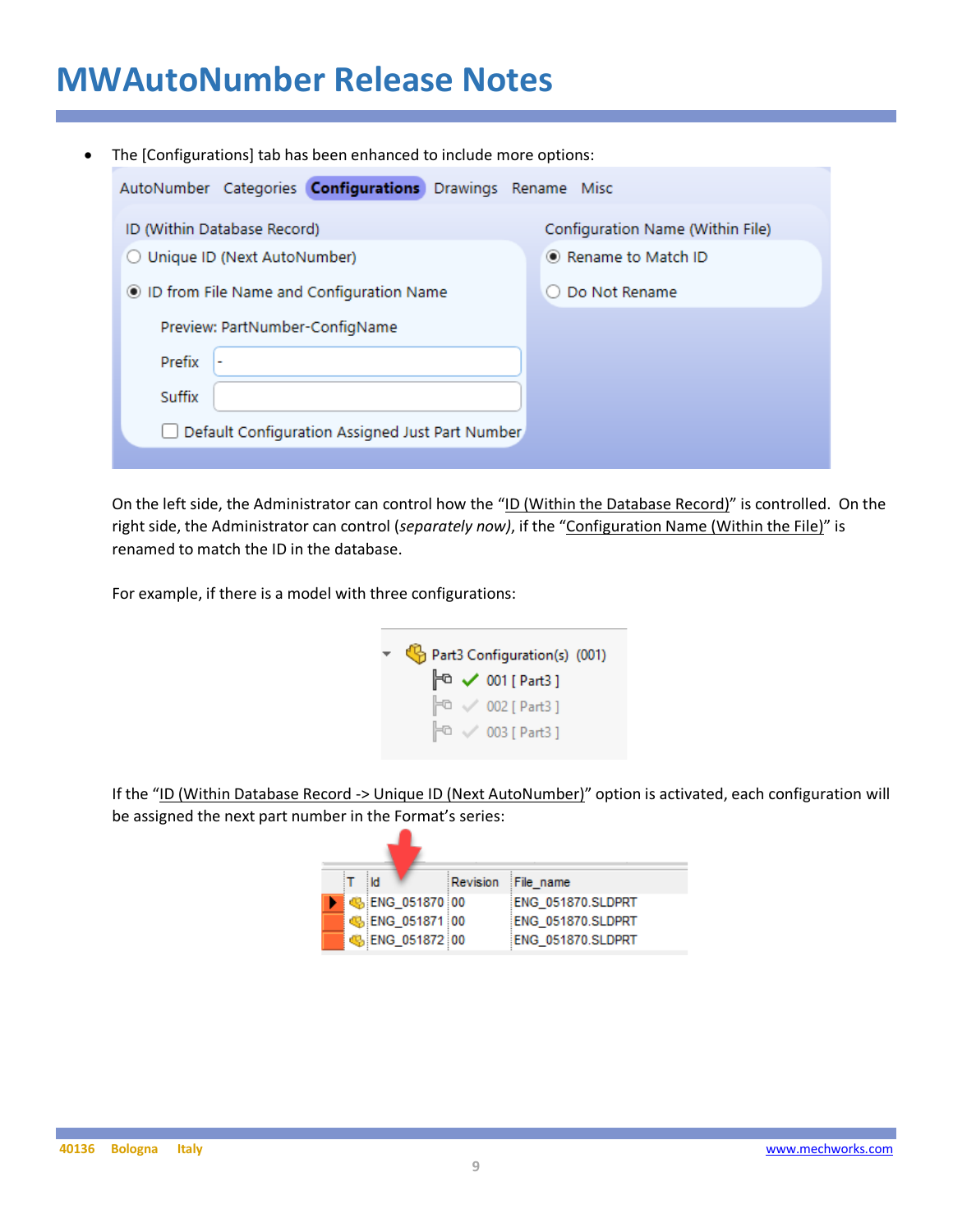If the "Configuration Name (Within File) -> Rename to Match ID" option is selected, the name of each managed configurations within the file will be updated to match its assigned ID from the database:

| b<br>畐<br>瞦<br>$\bullet$<br>$\Phi$                                  |                        |                       |                   |
|---------------------------------------------------------------------|------------------------|-----------------------|-------------------|
| <b>Configurations</b>                                               |                        |                       |                   |
| ENG_051870 Configuration(s) (ENG_051870)<br>⊧ਾ<br><b>ENG 051870</b> |                        |                       |                   |
| F <sup>Q</sup> / ENG_051871 [ ENG_051870 ]                          | ∃ld                    | Revision<br>File_name | Configuration     |
|                                                                     | <b>B</b> ENG 051870 00 | ENG 051870.SLDPRT     | <b>ENG 051870</b> |
| $F0$ $\checkmark$ ENG_051872 [ENG_051870 ]                          | BENG 051871 00         | ENG_051870.SLDPRT     | <b>ENG 051871</b> |
|                                                                     | BENG_051872 00         | ENG 051870.SLDPRT     | ENG_051872        |

On the other hand, if the "Configuration Name (Within File) -> Do Not Rename" option is activated, then the managed configurations within the file will not be renamed to match their ID value:

| $\sqrt{\frac{1}{2}}$ ENG_051870 Configuration(s) (001) |     |                                            |                   |               |  |
|--------------------------------------------------------|-----|--------------------------------------------|-------------------|---------------|--|
| F < 001 [ ENG_051870 ]                                 | ∃ld | Revision                                   | File name         | Configuration |  |
| $\mathbb{P}^{\mathbb{G}}$ $\vee$ 002 [ ENG_051870 ]    |     | $\frac{1}{2}$ C <sub>2</sub> ENG 051870 00 | ENG 051870.SLDPRT | :001          |  |
|                                                        |     | SENG 051871 00                             | ENG 051870.SLDPRT | 002           |  |
| $\mathbb{P}^{\mathbb{C}}$ $\vee$ 003 [ENG_051870 ]     |     | SENG 051872 00                             | ENG 051870.SLDPRT | 003           |  |

Alternatively, if the "ID (Within Database Record) -> ID from File Name and Configuration Name" option is activated, then the main part number will be assigned to the File Name, and each managed configuration will get and ID based on the combination of the assigned part number and their original configuration name:

|  | i Idl |                       | <b>Revision</b> | File name         |
|--|-------|-----------------------|-----------------|-------------------|
|  |       | SENG 051870-001 00    |                 | ENG 051870.SLDPRT |
|  |       | Co. ENG_051870-002 00 |                 | ENG_051870.SLDPRT |
|  |       | SENG 051870-003 00    |                 | ENG 051870.SLDPRT |

If the "Configuration Name (Within File) -> Rename to Match ID" option is activated, the name of the managed configurations within the file will be updated to match the new ID:

| ▼ G ENG_051870 Configuration(s) (ENG_051870-001)                    |                                            |                 |                                        |                                  |
|---------------------------------------------------------------------|--------------------------------------------|-----------------|----------------------------------------|----------------------------------|
| $\mathbb{F}^{\mathbb{G}}$ $\checkmark$ ENG_051870-001 [ENG_051870 ] | ात                                         | <b>Revision</b> | File name                              | <b>Configuration</b>             |
| $F0$ - ENG 051870-002 [ ENG 051870 ]                                | B ENG 051870-001 00<br>BiENG 051870-002 00 |                 | ENG 051870.SLDPRT<br>ENG 051870.SLDPRT | ENG 051870-001<br>ENG 051870-002 |
| $F0$ - ENG 051870-003 [ENG 051870 ]                                 | BENG_051870-003 00                         |                 | ENG 051870.SLDPRT                      | ENG 051870-003                   |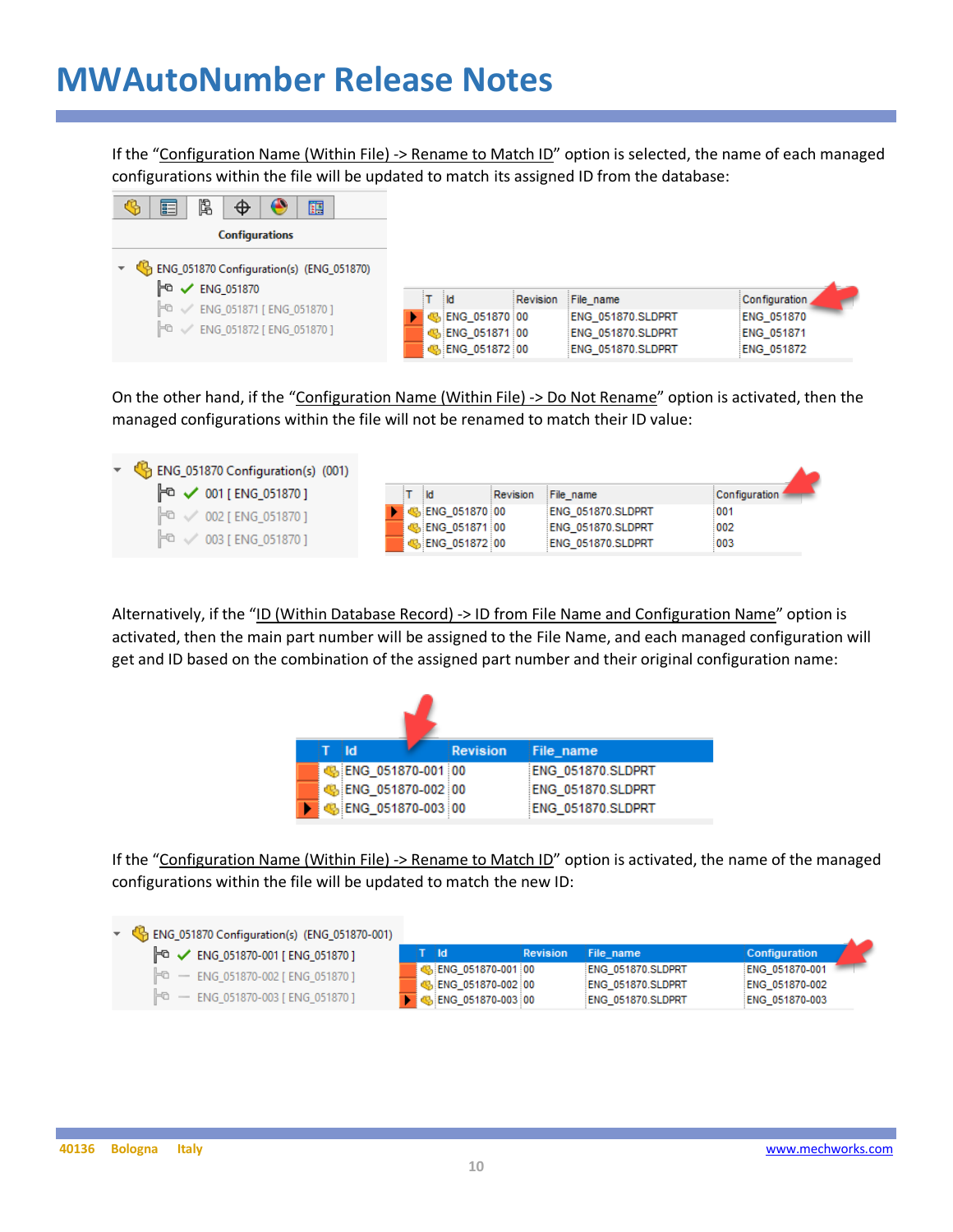On the other hand, if the "Configuration Name (Within File) -> Do Not Rename" option is activated, then the managed configurations within the file will not be renamed:

| B ENG_051870 Configuration(s) (001) |  |                     |                 |                   |                      |
|-------------------------------------|--|---------------------|-----------------|-------------------|----------------------|
| $F^a \smile 001$ [ ENG_051870 ]     |  | - Ild               | <b>Revision</b> | File name         | <b>Configuration</b> |
|                                     |  | ENG 051870-001 00   |                 | ENG 051870.SLDPRT | 001                  |
| $F0$ - 002 [ ENG 051870 ]           |  | ENG 051870-002 00   |                 | ENG 051870.SLDPRT | 002                  |
| $F_0 - 003$ [ ENG 051870 ]          |  | b ENG 051870-003 00 |                 | ENG 051870.SLDPRT | 003                  |

The option "Default Configuration Assigned Just Part Number" controls whether or not the "Default" configuration is assigned the main part number directly, or the main part number appended with the configuration (like the other configurations).

| "Default Configuration Assigned Just Part Number" Disabled |
|------------------------------------------------------------|
|------------------------------------------------------------|

| iT ildi |                                       | <b>Revision</b> File name |                   | <b>Configuration</b> |
|---------|---------------------------------------|---------------------------|-------------------|----------------------|
|         | <b>4 4 ENG 051872-001</b>             | -00                       | ENG 051872.SLDPRT | 001                  |
|         | SHENG 051872-002                      | - 00                      | ENG 051872.SLDPRT | 002                  |
|         | <sup>६</sup> @ु ENG_051872-Default 00 |                           | ENG 051872.SLDPRT | Default              |

"Default Configuration Assigned Just Part Number" Enabled

| HT Hd. |                                        | File name                          | <b>Configuration</b> |
|--------|----------------------------------------|------------------------------------|----------------------|
|        | $\blacktriangleright$ $\ll$ ENG 051871 | ENG 051871.SLDPRT                  | ∃Default             |
|        |                                        | SENG_051871-001 ENG_051871.SLDPRT  | :001                 |
|        |                                        | 6 ENG_051871-002 ENG_051871.SLDPRT | 002                  |

- When selecting the "**Client + Server**" version during the installation process, the installer now validates that the user can create tables/fields within the database and files within the noted LST folder. If not, the user is presented with a message letting them know that they do not have sufficient permissions to install the "**Client + Server**" version.
- The installer now shows the version about to be installed in the title of all the dialogs. Also, if a previous version is already installed, it displays that information as well.



MWAutoNumber Setup 1.0.9 --> 2.0.0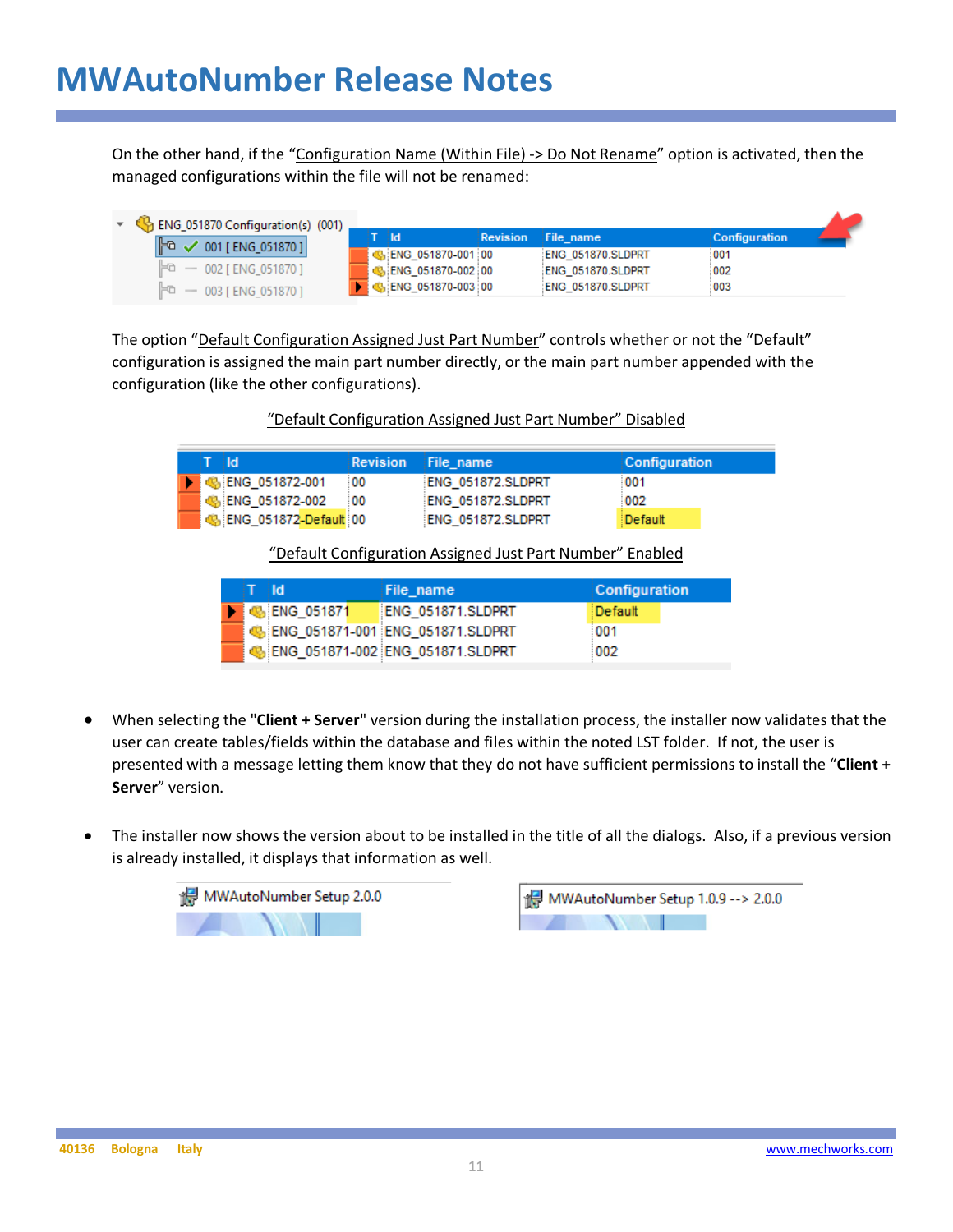• When using the "Link Format Numbers" binder option, the number for all the Binders' defined formats are now controlled at the binder level:



If the "Use Categories During Rename" option is enabled, then the Category Wizard will be displayed during a Rename event. This allows the administrator to control separately if the Category Wizard is displayed during a Rename event vs. the initial Save-As/registration event. The "Use Categories" option on the AutoNumber tab now only controls if the Category Wizard is displayed during the initial Save-As/registration event.

Additionally, if the sub option "Also Update Description" is enabled, then the record's DESCRIPTION will be overwritten with the new categories after a rename event. This option is useful for environments which drive the record's DESCRIPTION from the selected categories.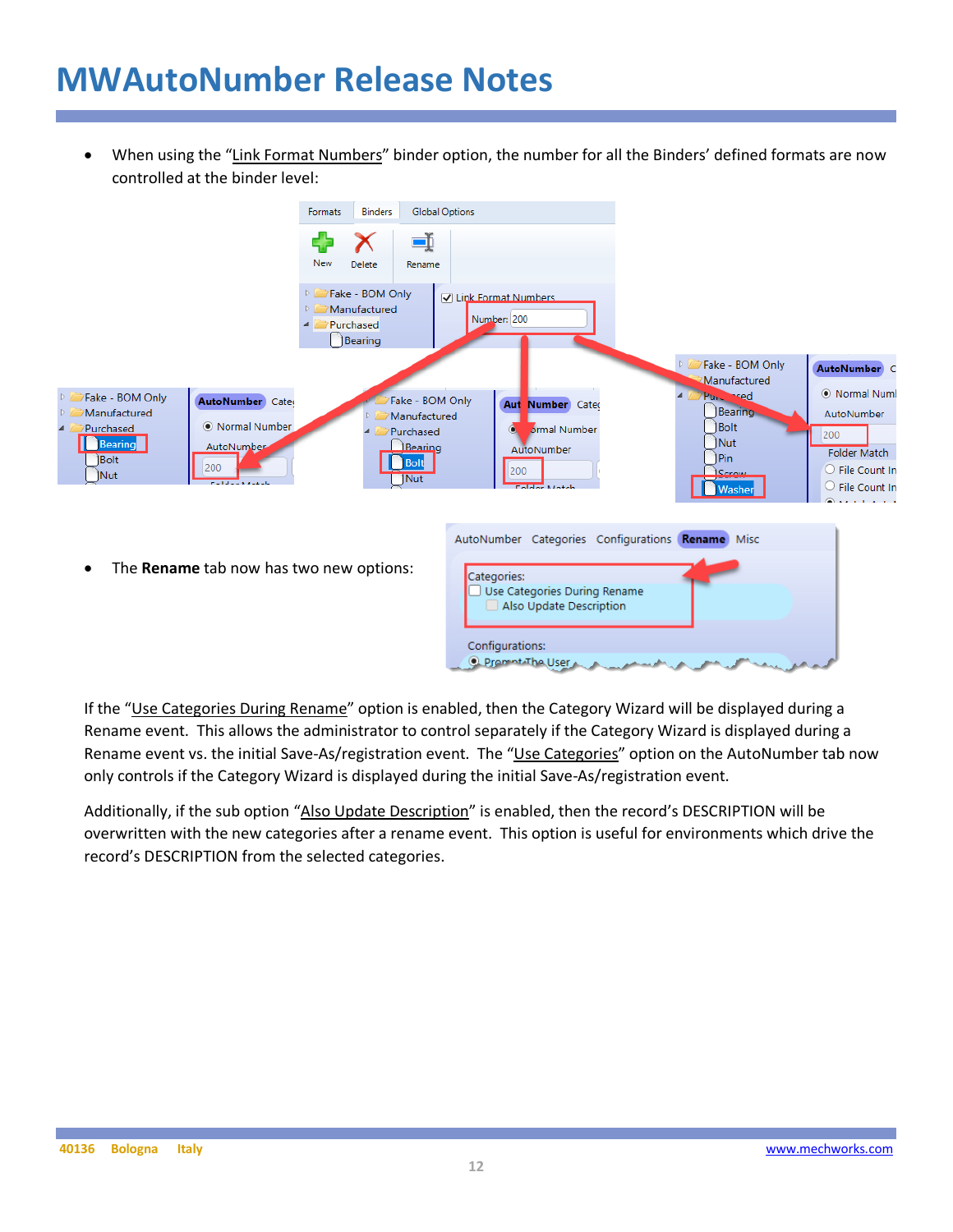There is a new Global Option: "Default Root Folder":



This option controls what the initial "Folder Path" will default to when creating a new format:

|                                  | AutoNumber Categories Configurations Rename Misc                   |        |                       |
|----------------------------------|--------------------------------------------------------------------|--------|-----------------------|
|                                  | $\bullet$ Normal Number Assignment $\circlearrowright$ Replace DWG |        |                       |
| AutoNumber                       | <b>AutoNumber Format</b>                                           |        |                       |
| 1                                | 000000                                                             |        | Use Categories        |
| <b>Folder Match</b>              |                                                                    |        | Allow Number Change   |
| $\bigcirc$ File Count In Folder  | ○ File Count In Folder And Match Number                            |        | Description Only      |
| ● Match AutoNumber               |                                                                    |        | Use Generic File Name |
|                                  | O Match MechWorks PDM Project Tree                                 |        | Use Canceled Numbers  |
| ○ Use Category Maker Folder Path |                                                                    |        |                       |
| $\cup$ Prompt User For Path      |                                                                    |        |                       |
| <b>Folder Path</b><br>Z:\Vault   |                                                                    |        |                       |
| <b>Folder Number</b>             | <b>Folder Limit</b>                                                |        | <b>Folder Format</b>  |
|                                  | 250                                                                | 000*00 | v                     |

• Previously, when using the "Always Use Selected Format" option, the user had to restart MechWorks PDM in order to reset the option and select a different format. Now, the option can be cleared using a new short-cut:<br>
I MwAutoNumber



ß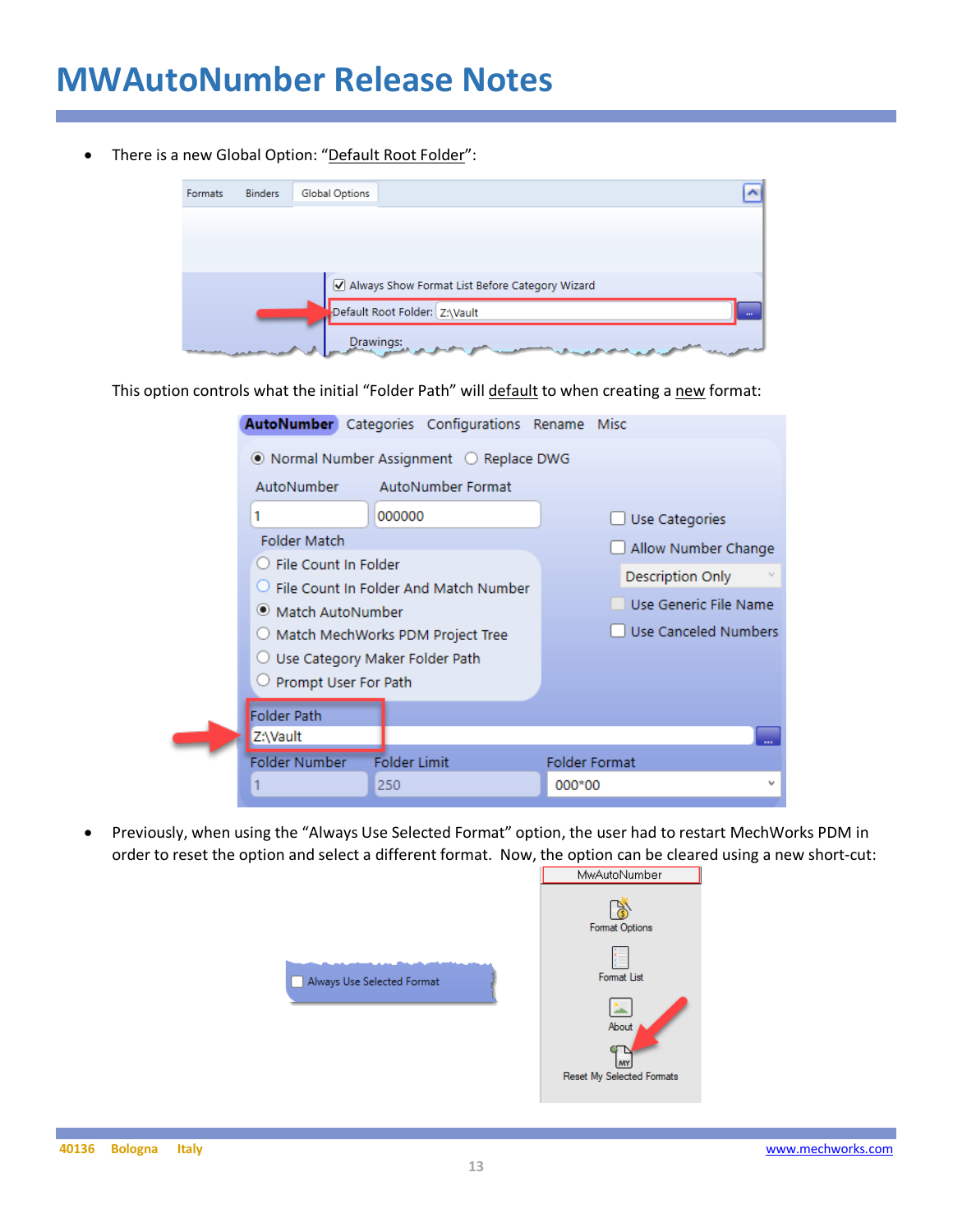In the [Categories] tab, it is now possible to right mouse select an upper-level category and select a menu option to select this node and all descendants:





• Before closing, the [Format Options] dialog checks to see if there are any formats with the same "AutoNumber Format" setting. Two formats with the same "AutoNumber Format" setting is usually undesired, as it could result in duplicate IDs getting generated. (The exception to this rule is formats in the same Binder, with the Binder linking the format number.) If any two formats are found with the same setting, the user is warned and allowed to return to the main screen to resolve the issue before closing:

| ıfic |                                                    |              |  | <b>Attention!</b>                                |                                                                                                         |  |  |  |
|------|----------------------------------------------------|--------------|--|--------------------------------------------------|---------------------------------------------------------------------------------------------------------|--|--|--|
|      |                                                    |              |  |                                                  |                                                                                                         |  |  |  |
|      |                                                    |              |  |                                                  | Some formats have the same number format. This could result in duplicate part numbers getting generated |  |  |  |
| ID.  |                                                    |              |  | DESCRIPTION NUMBERFORMAT BINDER BINDER IS LINKED |                                                                                                         |  |  |  |
|      | 16 ENG                                             | "ENG_"000000 |  | 0                                                |                                                                                                         |  |  |  |
|      | ENG <sub>2</sub>                                   | "ENG_"000000 |  |                                                  |                                                                                                         |  |  |  |
|      |                                                    |              |  |                                                  |                                                                                                         |  |  |  |
|      |                                                    |              |  |                                                  |                                                                                                         |  |  |  |
|      | <b>Close Without Fixing</b><br><b>Cancel Close</b> |              |  |                                                  |                                                                                                         |  |  |  |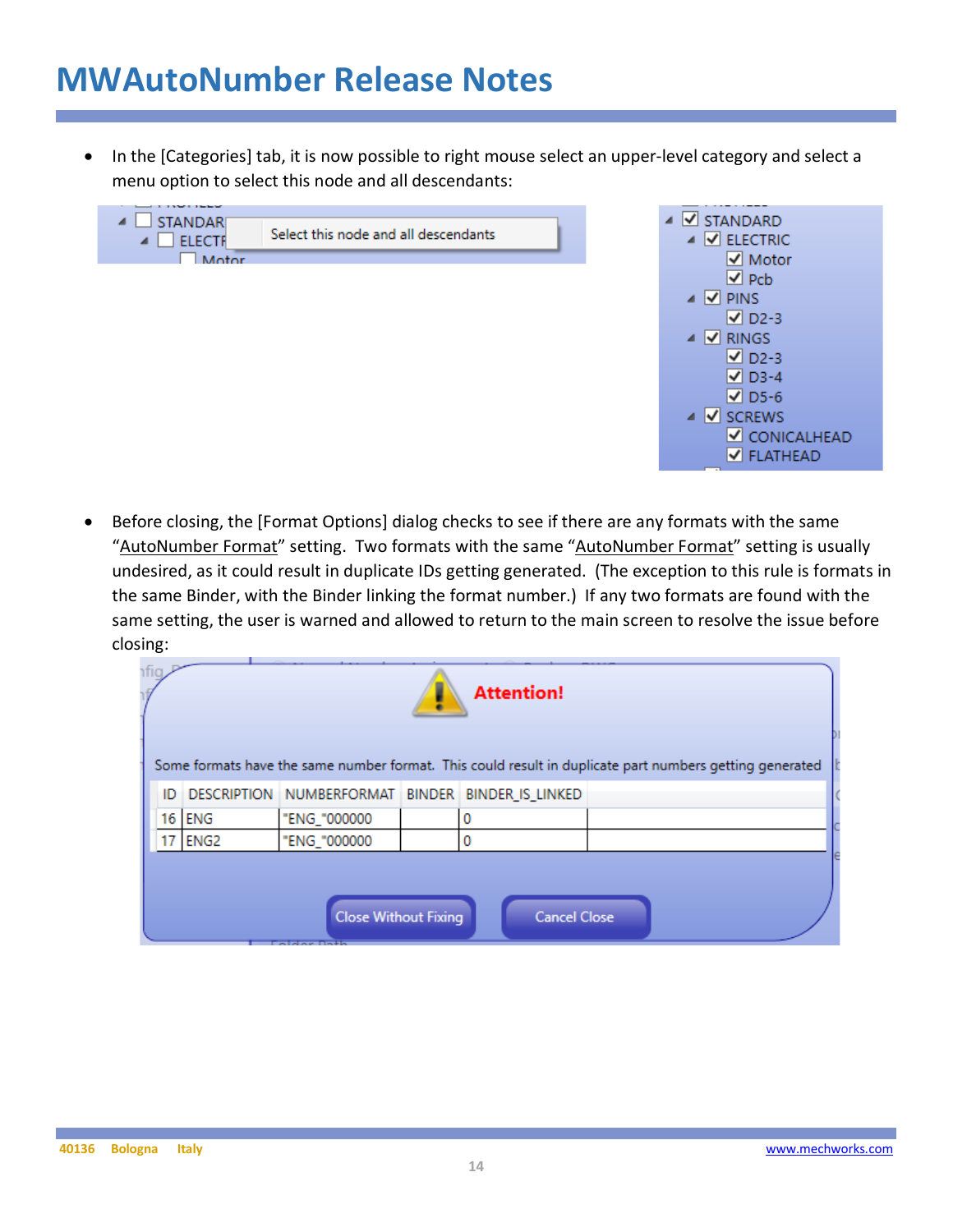• The [Format Options] dialog now checks the "AutoNumber Format", "Folder Path" and "Folder Format" options for characters incompatible with Windows folder or file names. For example, the "?" character is not allowed in Windows folder or file names. If a user tries to add the "?" character to any of the mentioned options, the [Format Dialog] will show an error explaining the issue and forcing the user to fix it before the format can be saved:

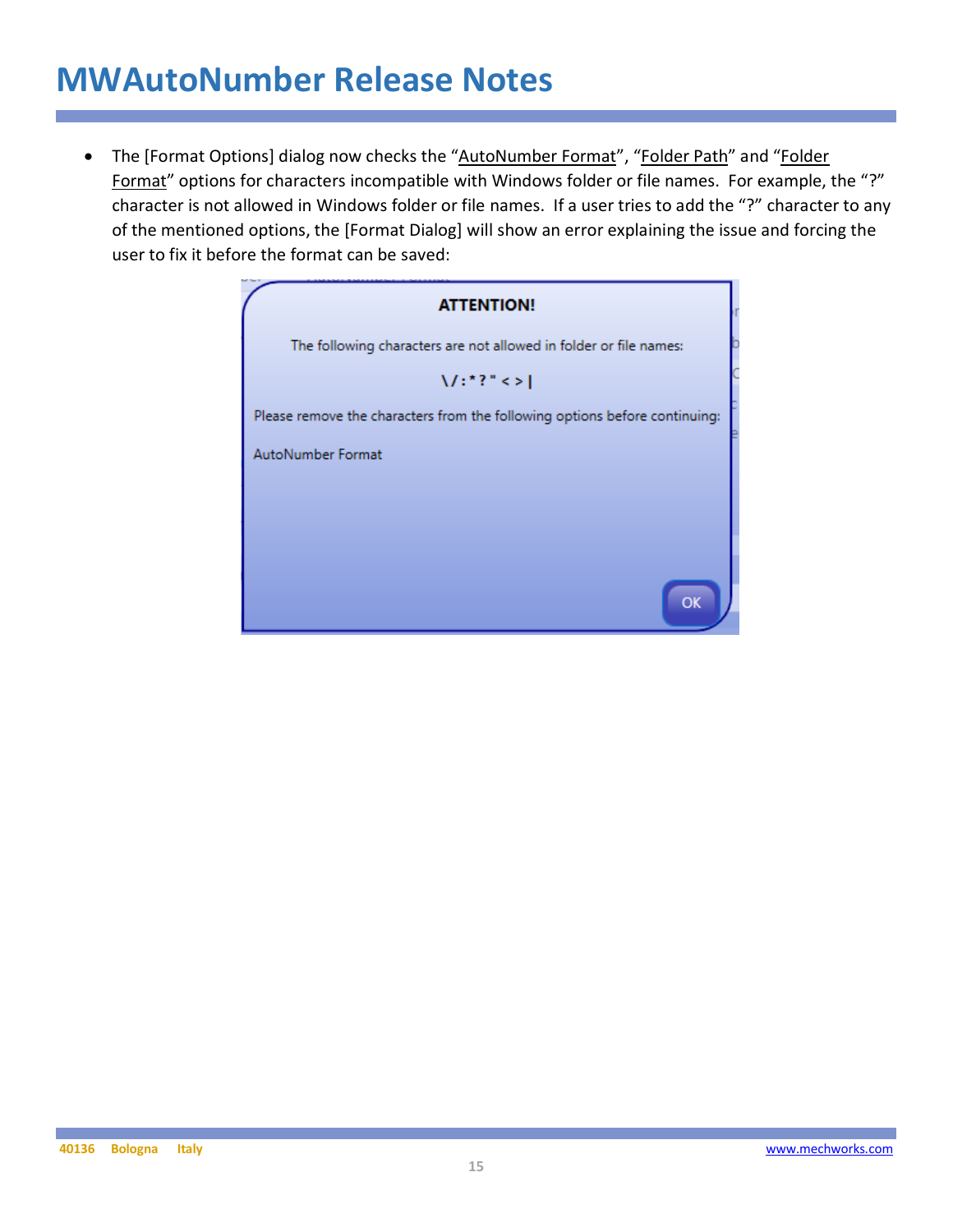• The [About MWAutoNumber] dialog now has an [Email] button in the upper right corner:



If the user selects this button, an email to IPS Support will be automatically generated in Outlook. The email will automatically include two attachments: one being a text file capturing the current version and configuration of MWAutoNumber, the other being the MWAutoNumber log capturing all recent MWAutoNumber behavior. Additionally, if MechWorks PDM logging is enabled, the MechWorks PDM log will be attached as well:

|        | To                                                           | support@na-ips.com                                                                                                                                                                      |  |  |  |  |  |  |
|--------|--------------------------------------------------------------|-----------------------------------------------------------------------------------------------------------------------------------------------------------------------------------------|--|--|--|--|--|--|
| $E =$  | Cc                                                           |                                                                                                                                                                                         |  |  |  |  |  |  |
| Send   | Subject                                                      | MWAutoNumber                                                                                                                                                                            |  |  |  |  |  |  |
|        | Attached                                                     | MwAutoNumber_20190816_110813.LOG<br>DBWORKS_20190816_111330.LOG<br>About MWAutoNumber_20190816_110838.TXT<br>$n_{\star}$<br>$n + 1$<br>$\sim$<br>٠<br>⋿<br>1 KB<br>302 KB<br>1005 bytes |  |  |  |  |  |  |
| Hello, |                                                              |                                                                                                                                                                                         |  |  |  |  |  |  |
|        | I'd like to report the following behavior with MWAutoNumber: |                                                                                                                                                                                         |  |  |  |  |  |  |

This functionality can be extremely helpful when tracking down and reporting unexpected behavior with MWAutoNumber. If unexpected behavior with MWAutoNumber is experienced, the steps to take should be as follows:

- 1. Immediately after the unexpected behavior, launch the [About MWAutoNumber] dialog and select its [Email] button to generate the email.
- 2. Within the body of the email, explain the unexpected behavior with as much detail as possible.
- 3. Send the email to IPS Support (support@na-ips.com).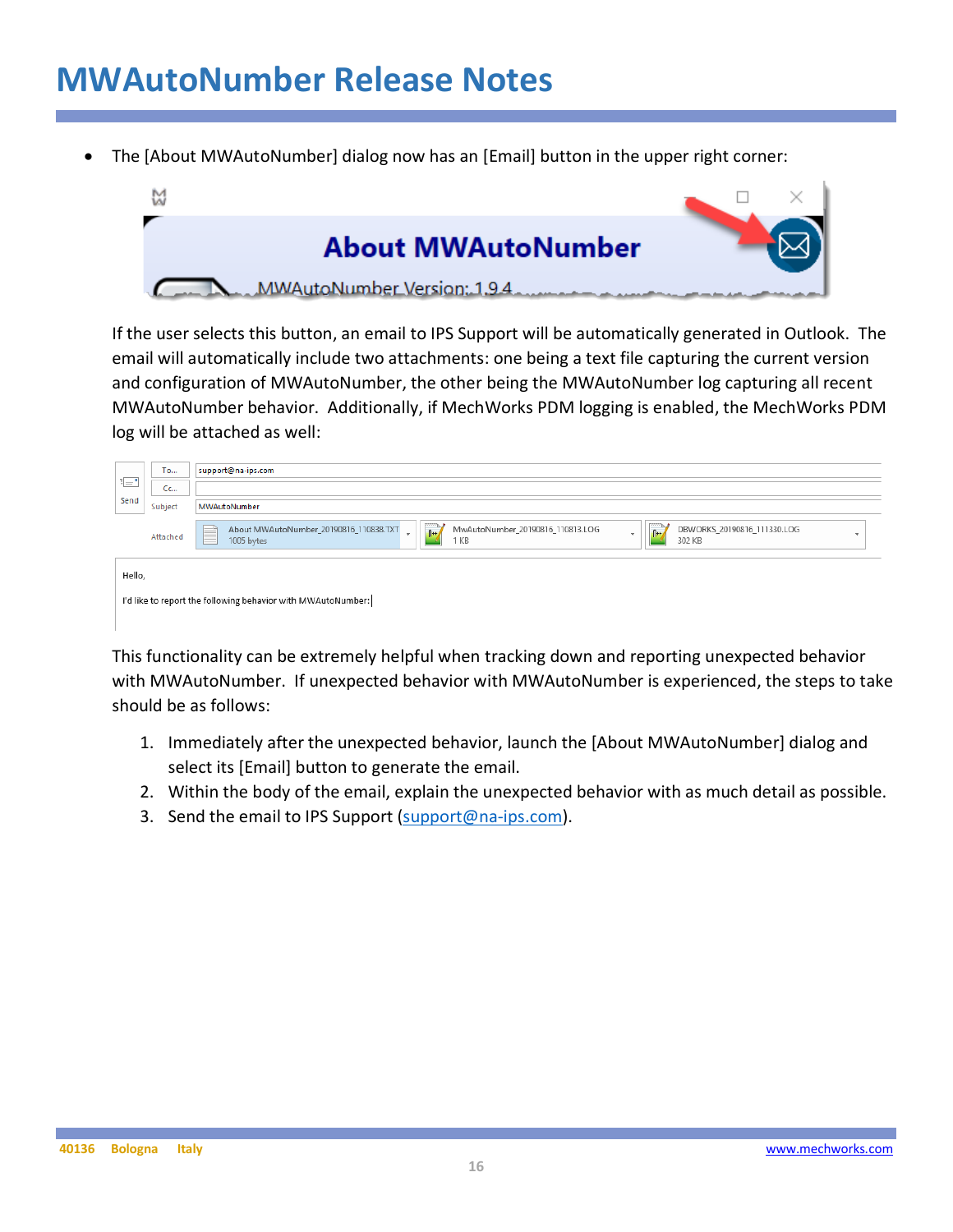#### Bug Fixes (2.0.0)

- Bug Fix: When selecting a format to replace a DWG, it was allowed to select a format already used by a part (if saving an assembly) or an assembly (if saving a part).
- When checking for formats with the same AutoNumber Format and AutoNumber settings, the dialog was returning "Replace a DWG" type formats even though there are no AutoNumber Format and AutoNumber settings for this type of format.
- When selecting a format to "Replace a DWG", the search was returning DWGs checked out to other users and foreign owned DWGs.
- When selecting a format to "Replace a DWG" if two DWGS could be returned by the search, only one was shown.
- When using the Assembly Duplication Wizard to duplicate a configured file, the format option to assign the "ID from File Name and Configuration Name" was ignored (instead just assigning the File Name as the ID).
- When renaming a document with configurations and selecting the option to "Replace Part Number in ID for ALL Configurations", no confirmation box was shown.
- The warning that a configuration was about to be renamed to an unmanaged name was shown, even when selecting a format with the option selected to not rename the configuration.
- When using Linked Categories and showing the [Format List] first, if the format was using the option to "Use Category Maker Folder Path", then the folder was not output correctly.
- In February 2019, a necessary parameter was added to an API call in the DataEntr.LIB file. MWAutoNumber was not compatible with this parameter until this release.
- When trying to rename an empty drawing, an error was displayed saying the user must rename from the component. Renaming an empty drawing is now allowed.
- When trying to rename a drawing in an environment not using Link Mode, an error was displayed saying the user must rename from the component. Renaming a drawing directly is now allowed in environments not using Link Mode.
- The [Formats]  $\Leftrightarrow$  (AutoNumber)  $\Leftrightarrow$  "Use Generic File Name" option was not working correctly
- When selecting a format using the [Formats]  $\Leftrightarrow$  (Configurations)  $\Leftrightarrow$  "Do Not Categorize Brother Configurations" option, sometimes an error about the UBound of the array was displayed and the DataEntr.LST script would crash.
- When renaming, if a format with the [Formats]  $\Leftrightarrow$  (AutoNumber)  $\Leftrightarrow$  "Allow Description Change" option was active, the user was prompted to change the Description, but the description was not updated.
- When using the [Formats]  $\Leftrightarrow$  (AutoNumber)  $\Leftrightarrow$  Folder Match  $\Leftrightarrow$  "Prompt User For Path" option (from Inventor and/or Solid Edge), the wrong file extension was displayed within the dialog.
- Tables were not always installed with the DBO schema assignment.
- The [Binders]  $\Leftrightarrow$  "Link Format Number" option was not working correctly.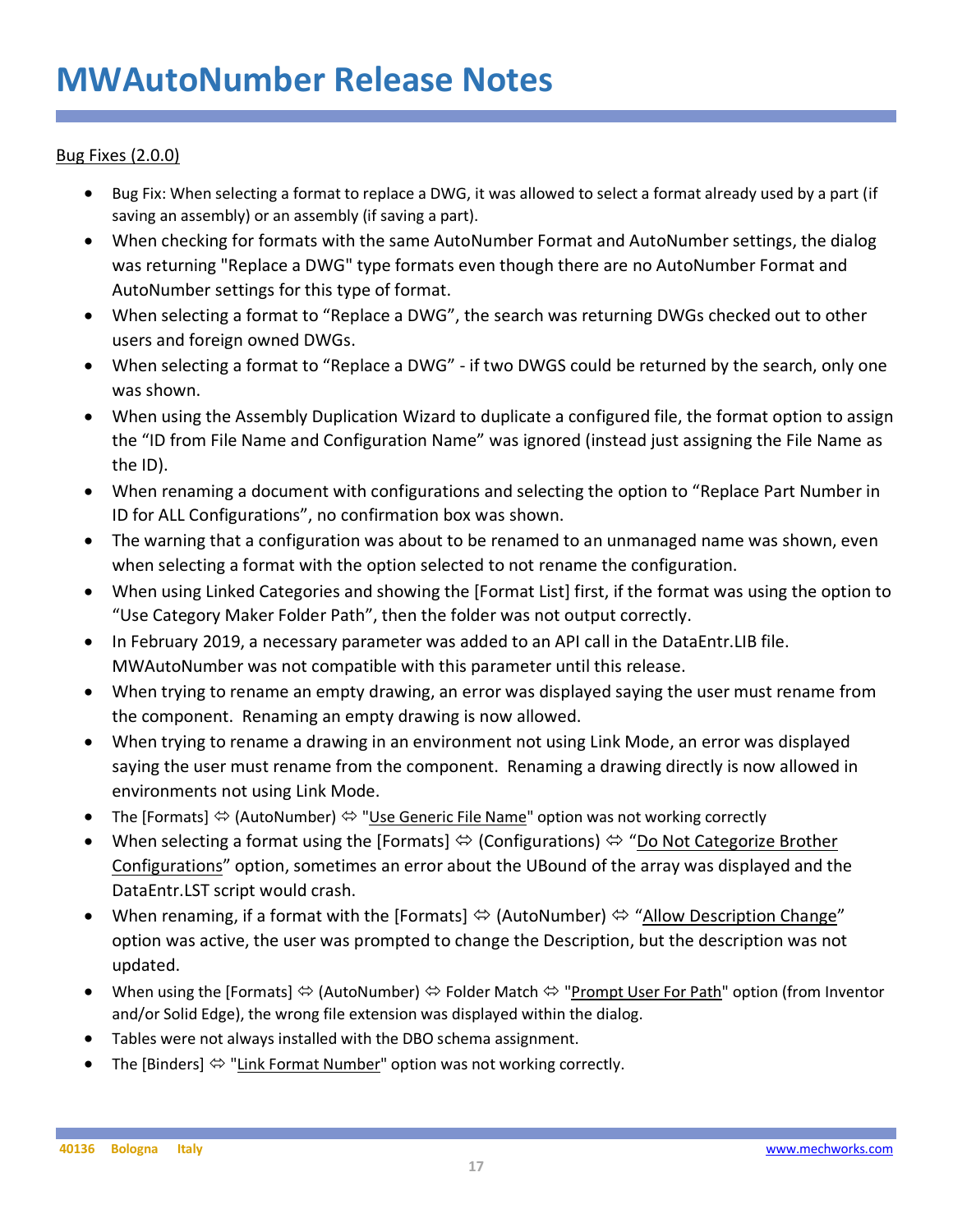- When executing a SaveAs against a Drawing and being prompted for a format, if the selected format had the [Formats]  $\Leftrightarrow$  (AutoNumber)  $\Leftrightarrow$  "Use Categories" option activated; then the script would sometimes exit early and not save the drawing.
- The DataEntr.LST script was not working correctly when attempting to use the [Creating a New Drawing BOM Item] menu selection from within MechWorks PDM. It typically resulted in the error: "No document in the drawing : must give name manually" message.
- The displayed text of the example file/path name was sometimes truncated in the format list and in the format properties. The displayed text is now wrapped so it is no longer truncated.
- The wrong file extension was sometimes displayed within the example file name of the format list.
- When using the [Formats]  $\Leftrightarrow$  (AutoNumber)  $\Leftrightarrow$  "Replace DWG" format type, the 3D CAD model now always starts with the revision from the source DWG file (that is being replaced).
- When re-selecting a format defined within the options dialog, the "changes made" asterisk would sometimes appear as active even if changes were not made.
- When selecting "Cancel Changes" within the format options dialog, changes to the "Linked Categories" were not properly removed.
- When copying an existing format, some of the newer options (Use Canceled Numbers, Output Revision, etc.) were not copied.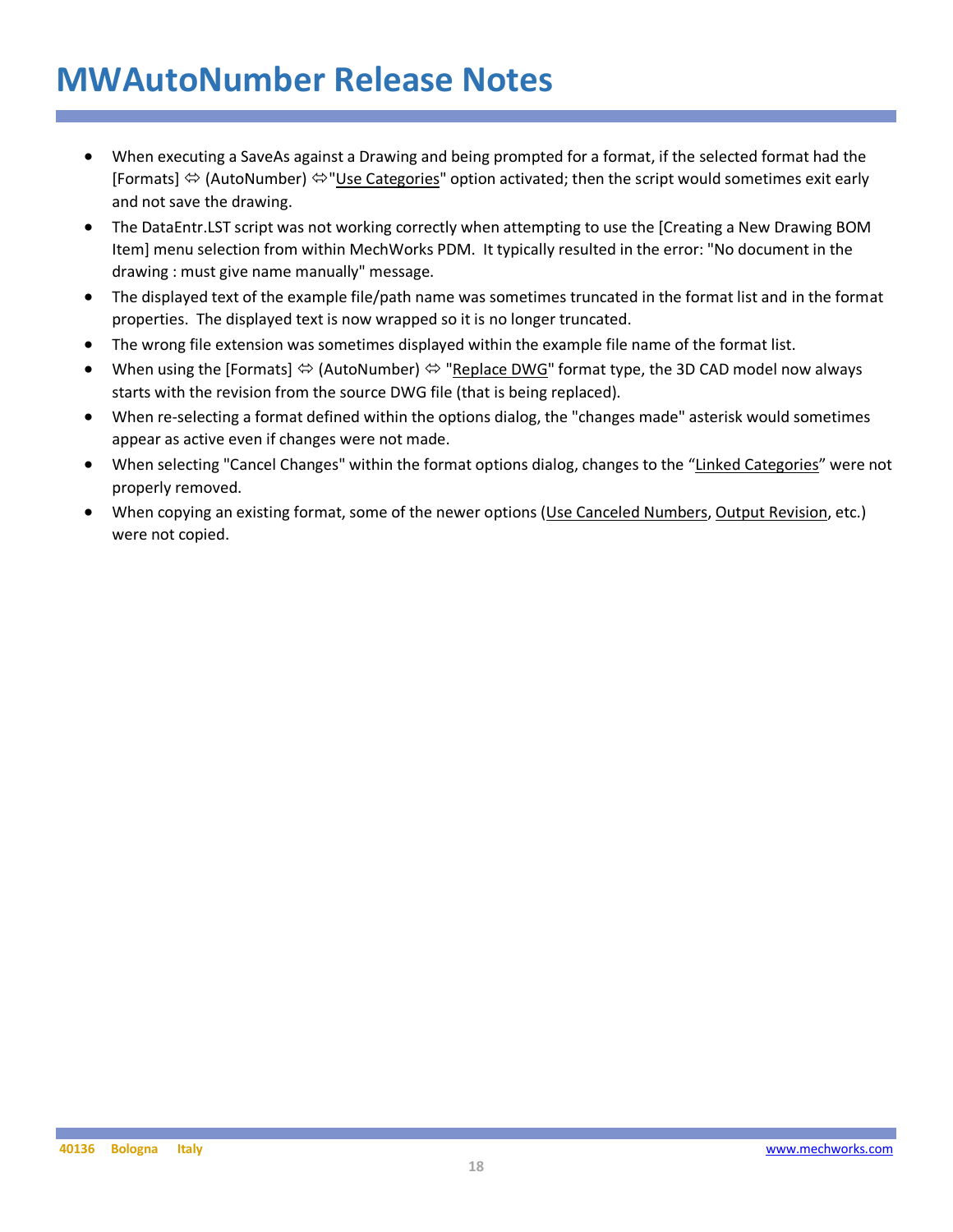Behavior Changes (2.0.0)

- The [Formats]  $\Leftrightarrow$  (AutoNumber)  $\Leftrightarrow$  "Use Generic File Name" option is now disabled if the format folder option "File Count In Folder and Match AutoNumber" is used. This is because the "File Count In Folder and Match AutoNumber" option requires an AutoNumber be generated in order to generate the folder name.
- Previously, the [Formats]  $\Leftrightarrow$  (Configurations)  $\Leftrightarrow$  "Do Not Categorize Brother Configurations" option was only applied if the category fields were aligned fields (within MechWorks PDM's Configuration options). Now, the [Formats]  $\Leftrightarrow$  (AutoNumber)  $\Leftrightarrow$  "Do Not Categorize Brother Configurations" option is applied even if the category fields are not aligned fields within the MechWorks PDM options. The resulting behavior (if this option is activated), is that adding a brother configuration never displays the category wizard, instead having the new configuration inherit its categories from the existing brother records.
- Previously, if a configuration with a non-managed name (as configured using the MechWorks PDM Configuration options) was created, the Format List was displayed, prompting the user to change the name in a way that might be managed. Now, if a configuration with a non-managed name is created, the Format List is not displayed and the configuration is not registered (as it is assumed the configuration is intended to not be managed).
- When saving a Drawing and being prompted for a format, if the Drawing has a component, then the Drawing will inherit the categories even if the option to "Use Categories" is selected.
- Context sensitive Tabs: The tabs in the format options are now "context sensitive" and hide when not applicable. For example:
	- o Environments that do not save configurations as distinct records, then the (Configurations) tab is hidden
	- $\circ$  Environments that do not use the DataEntr. Ist during a rename, then the (Rename) tab is hidden
	- $\circ$  Environments that use the global drawing options, then the (Drawings) tab is hidden
	- $\circ$  Within formats defined to use the "Replace DWG" option, then most of the tabs are hidden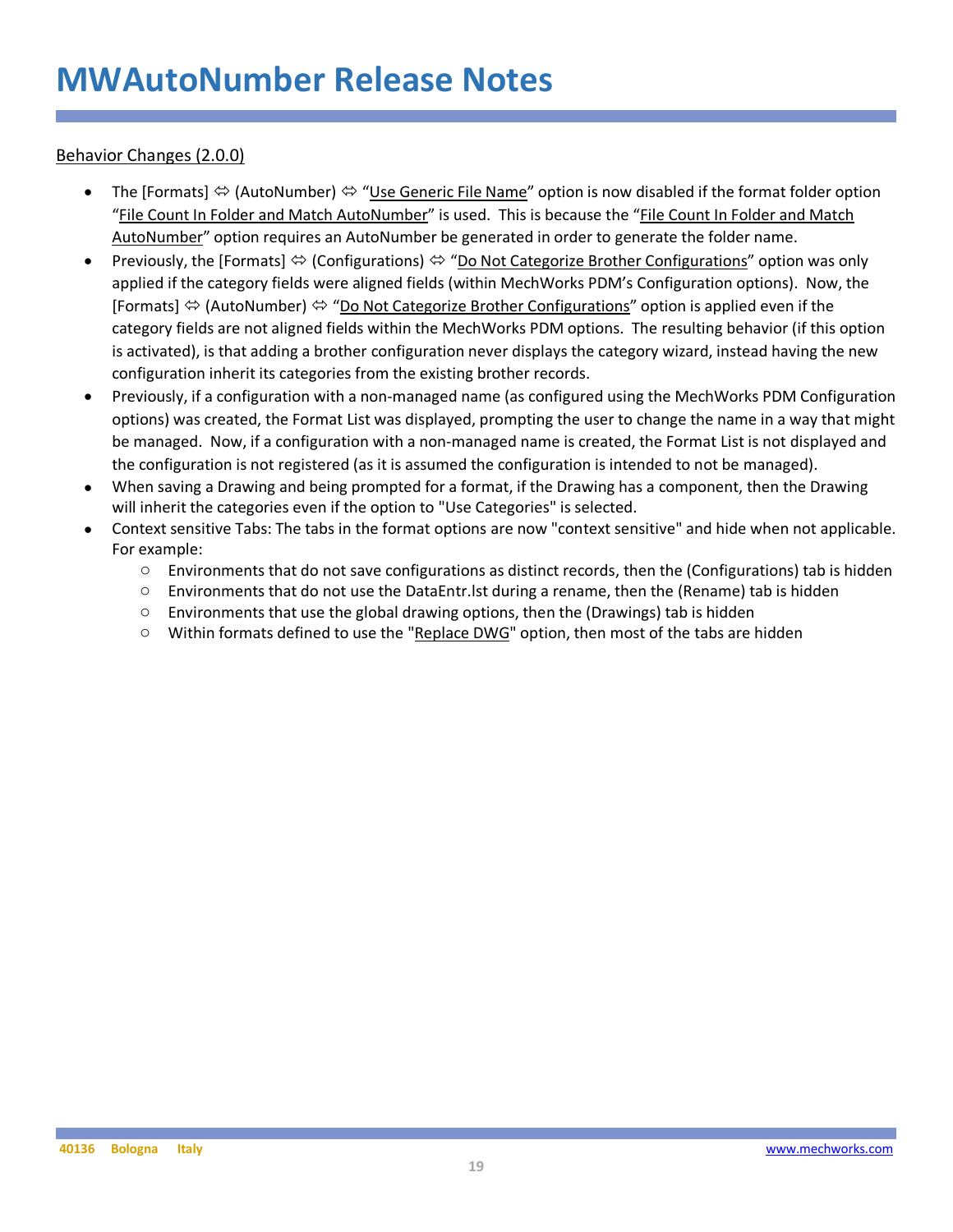### **1.0.11**

#### Bug Fixes (1.0.11)

- The **OnAddDocument.lst** and **DataEntr\_Generic.lst** scripts were always outputting the first revision in the schema. This was causing the wrong starting revision if the generic documents were being registered as linked to documents already at a different revision level.
- Within environments creating distinct records for configurations, if the MWAutoNumber Format was using the folder option to "Prompt User For Path" and the configuration option "Give Each Configuration the Same ID: ID-Configuration", then when doing a Save As against a model, the FILE\_NAME and ID were not set correctly.

### **1.0.10**

#### Bug Fixes (1.0.10)

• Within environments that converted from DBTools to MWAutoNumber, the option to "Hide Format From User Selection" was not always working.

### **1.0.9**

#### Enhancements (1.0.9)

• The "**About**" dialog was updated to use more informative naming information.

#### Bug Fixes (1.0.9)

- When using MechWorks PDM versions older than R16 SP1.8, an error was getting thrown when selecting a format in the format options dialog regarding the MechWorks PDM option to **KEEP\_CAD\_CONFIGURATION\_PROPERTIES\_SYNCHRONIZED**.
- DBInventor: The DataEntr.lst was sometimes showing an error about getting the active document's configuration information.

#### **1.0.8**

#### Enhancements (1.0.8)

• When loading the Format List dialog, the performance has been significantly improved within environments with many (several hundred) defined formats.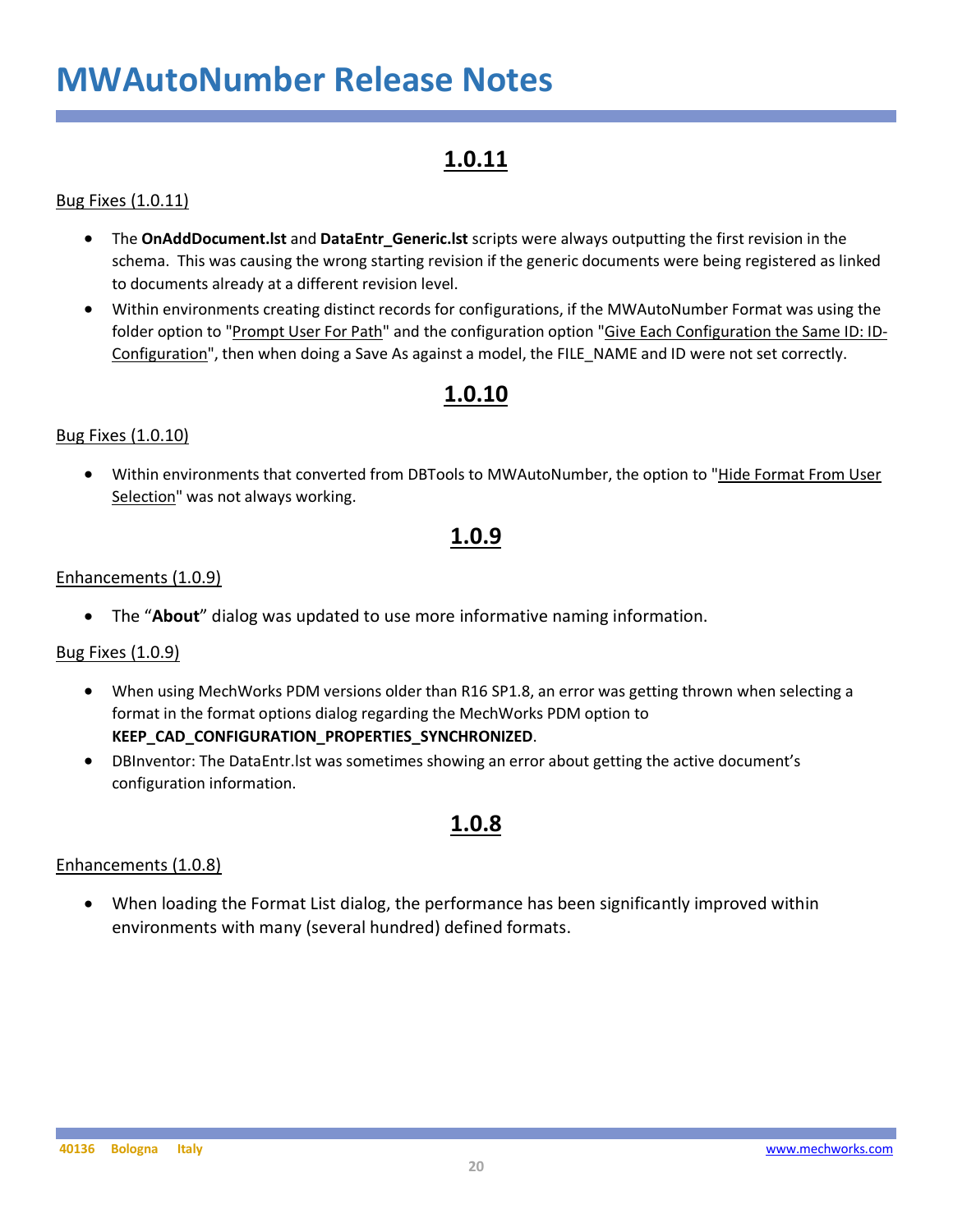### **1.0.7**

#### Enhancements (1.0.7)

- The installation dialog has been enhanced to make it clearer between the differences between a "**Client**" vs. a "**Client + Server**" installation.
- The loading performance of the Format List dialog has been slightly improved by not loading the format's properties until it is selected for the first time.
- When selecting a format within a binder, the selection is now remembered so the binder will be expanded and the same format selected the next time the format list is shown.
- A format can now be selected by double clicking it.
- When selecting a format that allows the user to browse for the file directory, the MWAutoNumber application now remembers the user's selection. The next time the user selects a format that allows browsing to the directory, the previously selected directory will be the default path.

### **1.0.6**

#### Bug Fixes (1.0.6)

- Due to a regression added in 1.0.5, the **OnAddDocument.lst** script was crashing within environments with multiple formats in multiple binders.
- The **OnAddDocument.lst** script was not always displaying the formats.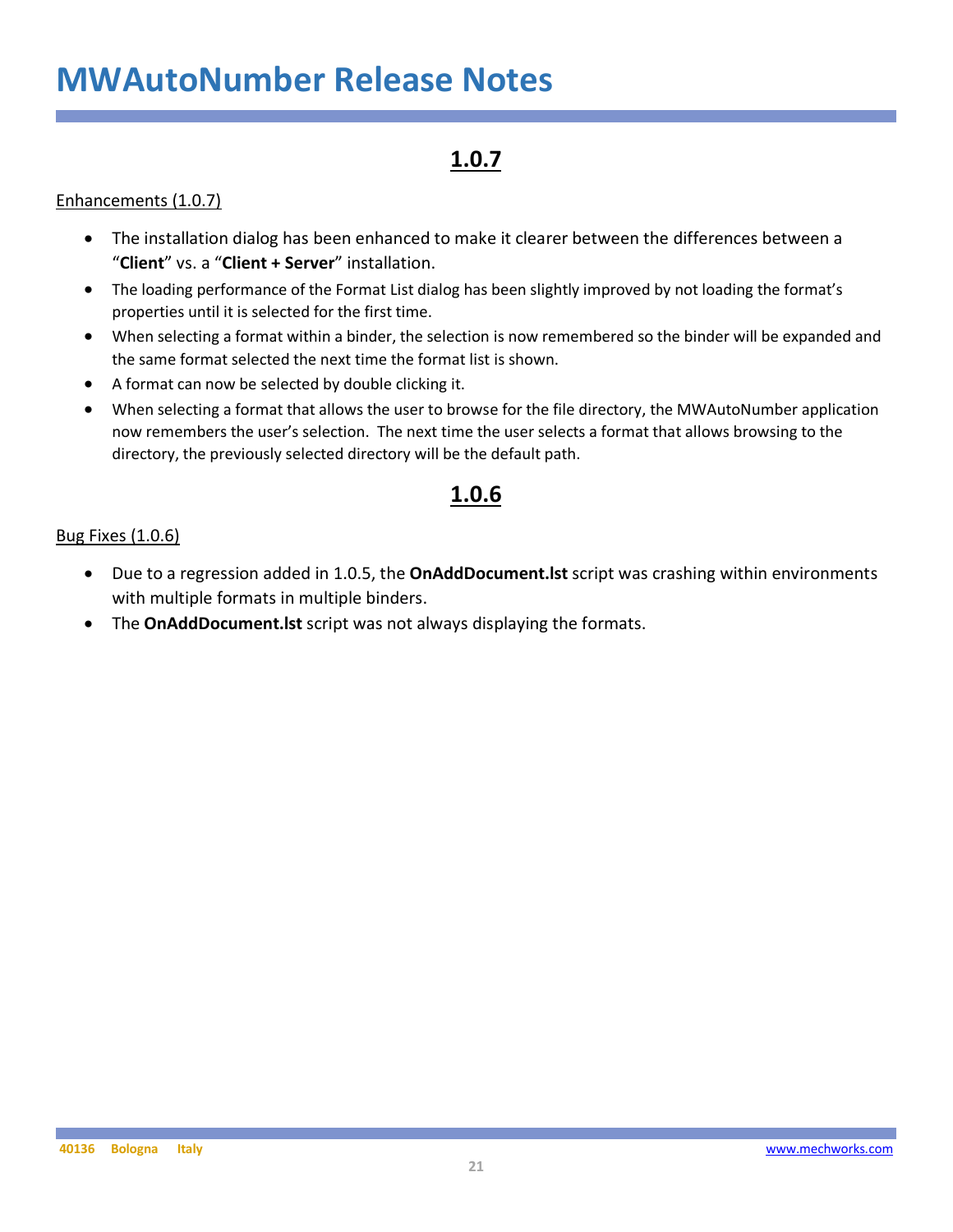### **1.0.5**

#### Enhancements (1.0.5)

- A new option has been added to always show the format list before the category wizard. When the option is not selected and there are formats with linked categories, then the category wizard is always displayed before the format list (and if the user selects a set of categories linked to a format, then that format is automatically selected). If the option is checked, then the format list is always shown before the category wizard. If the user selects a format with ONE final set of linked categories, then that set of categories will be automatically selected and the category wizard is not shown.
- A new option has been added to optionally output a REVISION value. Previously, the **DataEntr.lst** was automatically outputting the first REVISION value, which was sometimes interfering with environments with customized scripting for outputting the first REVISION value.
- Added an **About** dialog box.
- The last selected format is now automatically selected as the default when showing the format list. This behavior is mode-specific (the remembered last selection when executing a Save-As can be different than the remembered last selection when executing a Rename, for example). If the user has not selected a format yet within their session, then the first format in the list (and not within a Binder) is automatically selected as the default format in the format list.
- If only one non-hidden format exists, it is automatically selected and the format list is not displayed.
- The "Always Use Selected Format" option is now mode-specific. It can be a different format when executing a Save-As vs. executing a Rename, etc.
- The options to show the category wizard or change the format number or description are now ignored when using the Assembly Duplication Wizard to prevent having to constantly interact with MWAutoNumber formats when duplicating large structures.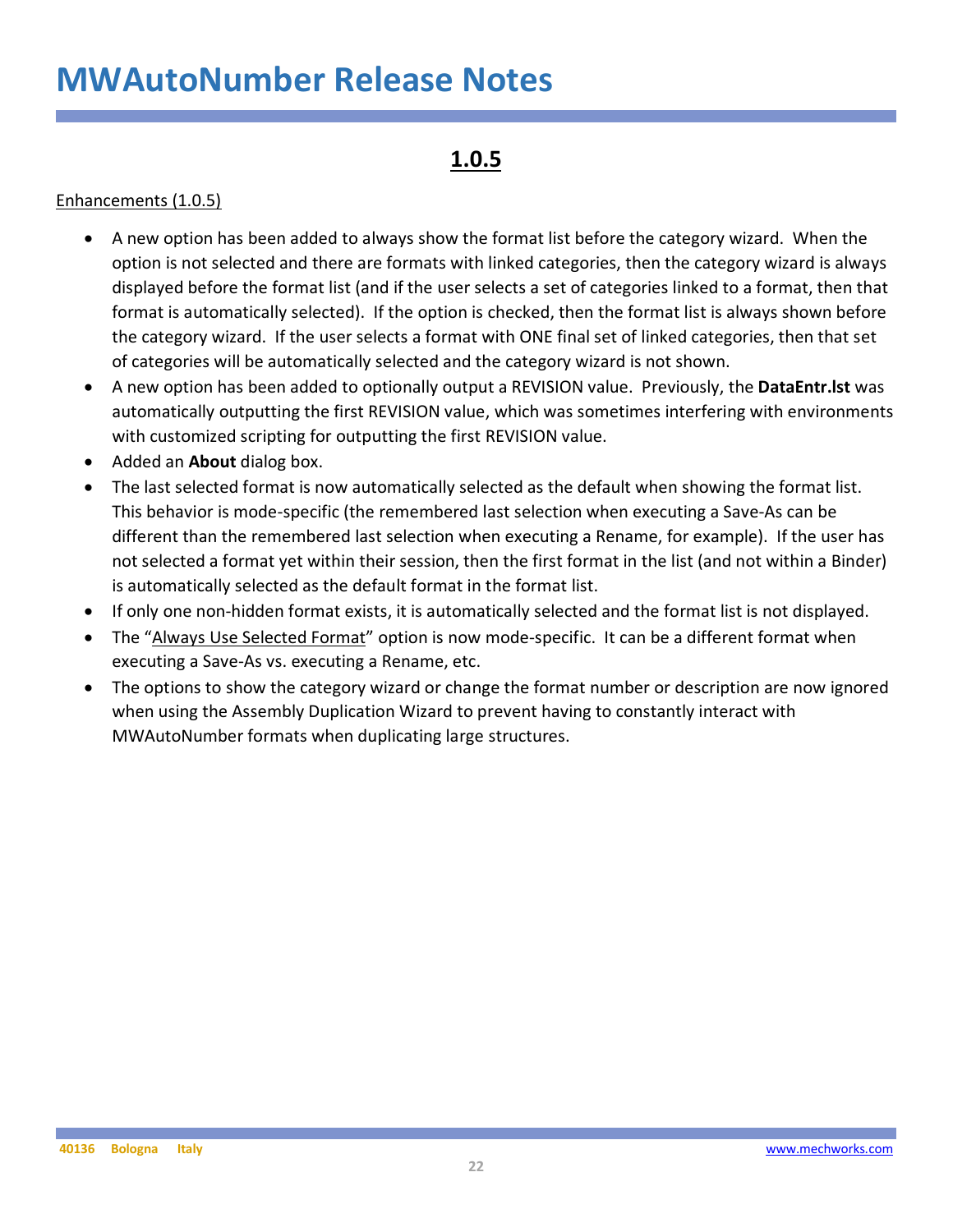#### Bug Fixes (1.0.5)

- The default number change type was "Both" when it should be "Description Only".
- The format options were sometimes not reloading correctly when switching between formats.
- The Format Options dialog and Format List dialog were sometimes timing out and crashing when called from the shortcut bar.
- When renaming a file with one or more drawings, the drawing was sometimes not renamed, instead presenting a message that the new file name (which is the old drawing file name) already exists.
- When the format Configuration option to use "the same id" (append the original configuration name to the file's part number, possibly with a prefix or suffix) was checked, this was causing some unexpected results when saving against an existing file. Instead of replacing the original part number with the new part number, it was appending the new part number to the beginning - resulting in very long configuration names if the file was the result of executing many "Save As" commands consecutively.
- If the format list was left open for too long, the DataEntr.lst was crashing. (The scripts were changed to 64 bit to prevent the crash.)
- When using the format option to assign the configuration a unique id, the description was getting output as the new ID and the old ID, instead of just the new ID.
- If the NumberVal for any format was NULL, an error was produced. The NumberVal is now set to 1 if it is NULL.
- When changing some text in any of the format options, the Apply button did not become available until another option was selected.
- The "Always Use Selected Format" option was not working when using the Assembly Duplication Wizard.
- When using the Assembly Duplication Wizard, the format list was sometimes shown for drawings whose IDs should follow the model's.
- When using the Assembly Duplication Wizard, the format list was sometimes displayed an extra time.
- When using the Assembly Duplication Wizard with the Wizard options enabled to inherit some field values (such as categories or descriptions), these values were not being inherited, instead being overwritten by the default values for the MWAutoNumber format.
- The format options would sometimes create an unmanaged configuration, resulting in database records not getting created correctly. For example, an environment could have the MechWorks PDM options set to only create database records for configurations with names that start with a letter. This environment could then also have an MWAutoNumber format with the number format set to a 6-digit number, and the configuration options set to rename each configuration to the number. Saving a configuration with this format could result in changing a managed configuration to an unmanaged configuration (i.e. changing "Default" to "123456"), resulting in unexpected problems with the database record. Now, if a configuration is about to be changed from a managed configuration to an unmanaged configuration, the DataEntr.lst presents the user with an error letting them know the resulting action would create an unmanaged configuration and it cannot continue.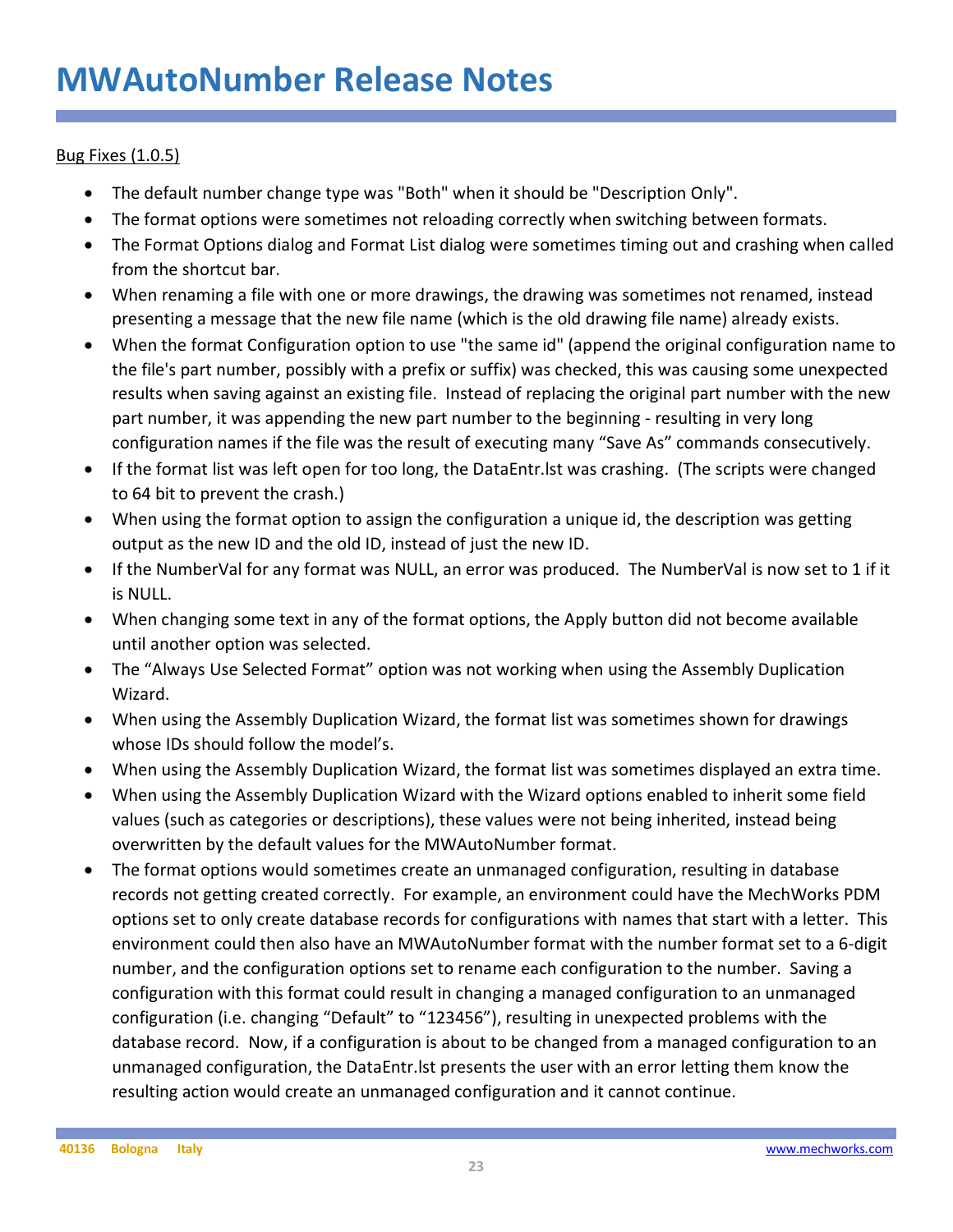- The option to not rename the configuration was not working.
- When changing the configuration prefix option, the new value was not always remembered.
- When changing the configuration prefix option or the configuration suffix option, the preview was not updating.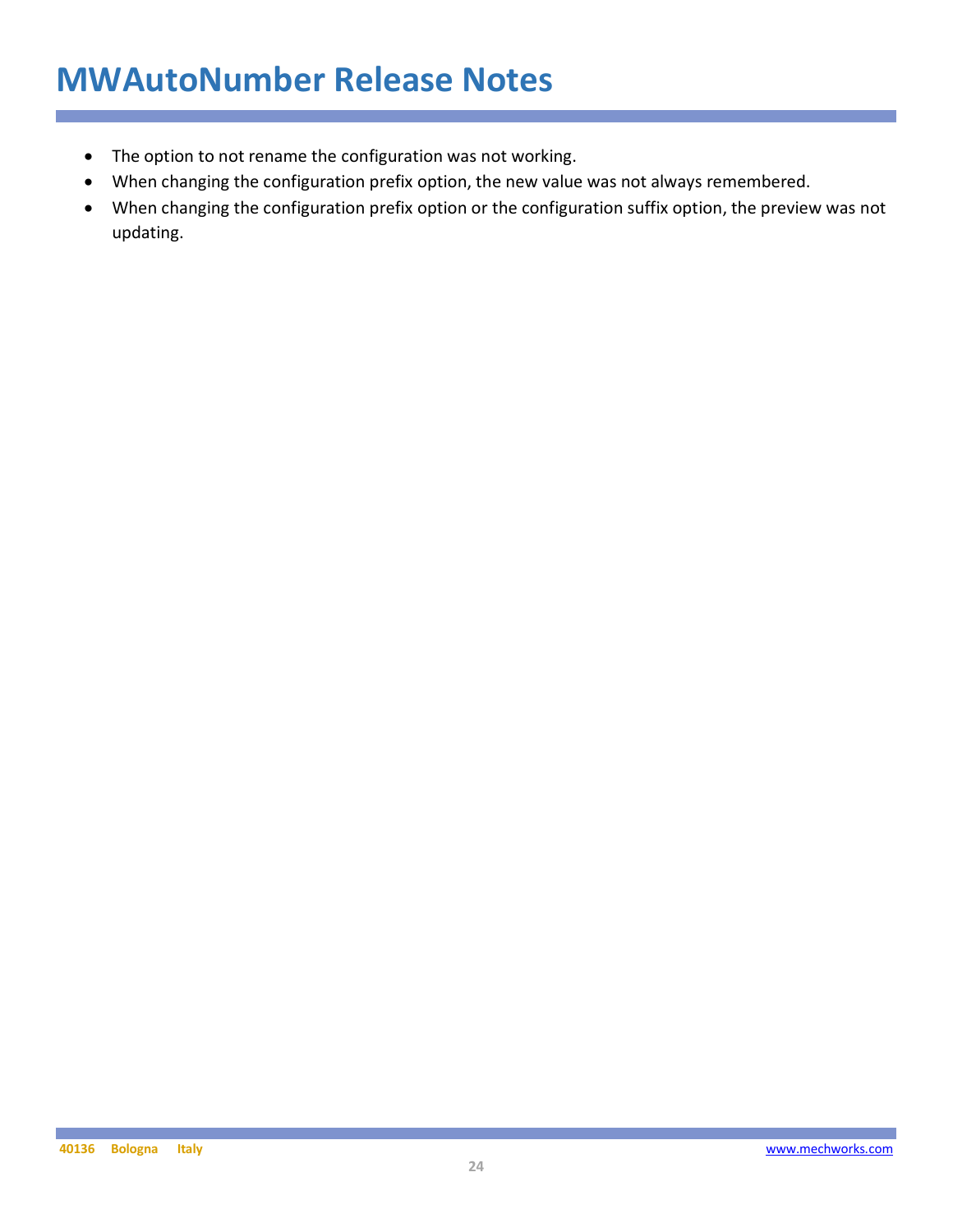### **1.0.4**

#### Bug Fixes (1.0.4)

- The option to add the suffix to the second drawing was not always remembered.
- Saving a drawing without a model in it was causing an error about the SQL Server driver having incorrect syntax near ")". This error was also being caused when using the Assembly Duplication Wizard with models with drawings.
- The option to "Hide Format from User Selection" was not working correctly.
- When using the option to file count in the folder, the counter was not always incrementing correctly. When this happened, the format list displayed would be blank and MechWorks PDM would freeze when displaying the empty list.
- When saving a derived configuration of a weldment part, if the option to only save parent configurations was enabled, users were getting a message box saying "Exiting here".

### **1.0.3**

#### Bug Fixes (1.0.3)

• When saving configurations as distinct records, the file name was sometimes not changed.

### **1.0.2**

#### Enhancements (1.0.2)

• When the "Server" installation is selected, the DataEntr.LIB is now installed if it does not exist. (The DataEntr.LIB is a library file usually installed with the updated versions of MechWorks PDM.)

#### Bug Fixes (1.0.2)

- When the drawing option to add the suffix to the first drawing was enabled, it was applying the suffix to ONLY the first drawing. Now it is applied STARTING WITH the first drawing (so to all drawings).
- The combo boxes were not compatible with Windows 7 environments, so causing the Format Options dialog to crash in Windows 7 environments.